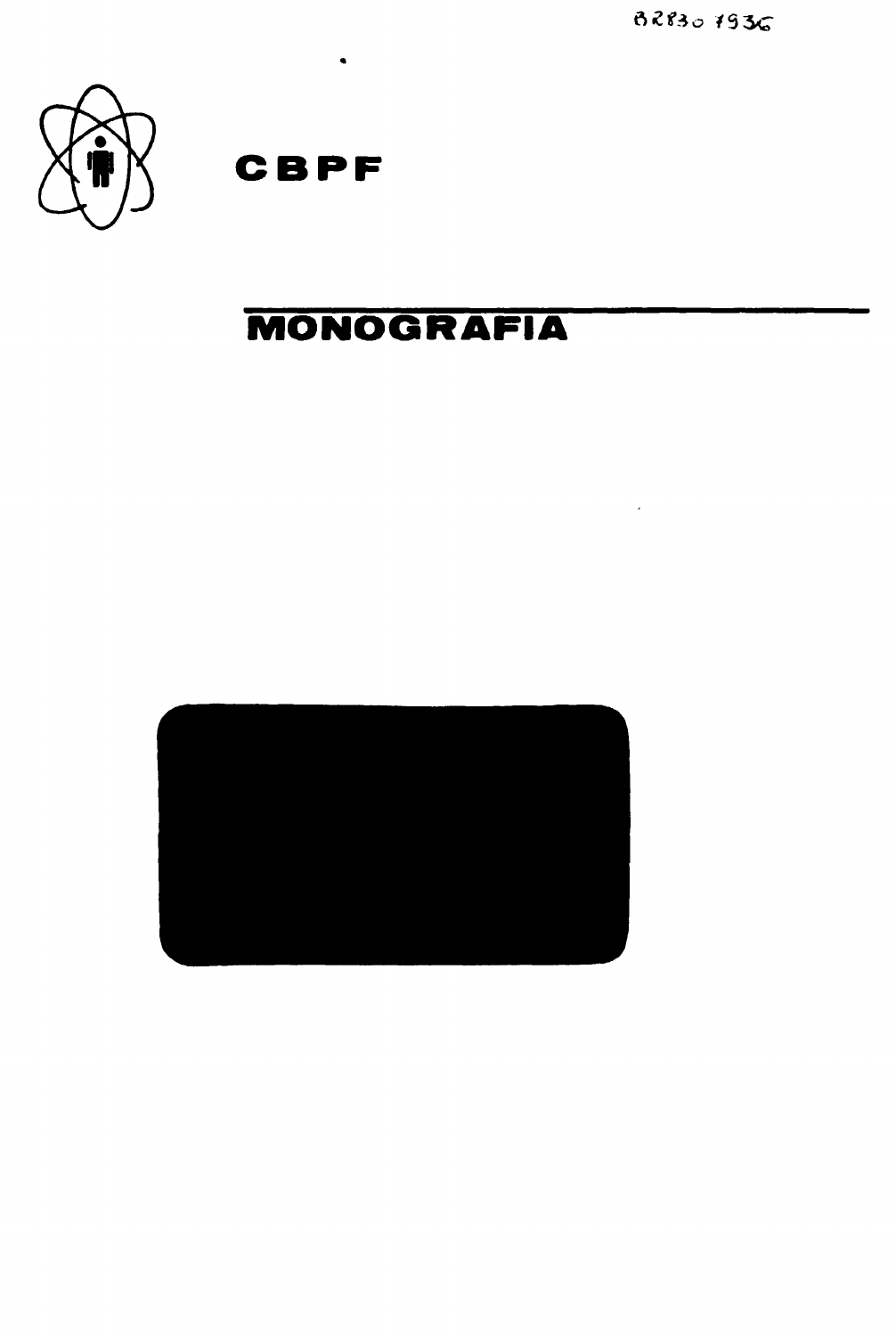**Pedidos de cópias deste publicação devem ser enviados aos autores ou a:**

 $\bullet$ 

**Divisão de Publicações do CBPF / CNPq Av. Wenceslau Braz, 71 Fundos 22.290 Rio de Janeiro - RJ. Brasil**

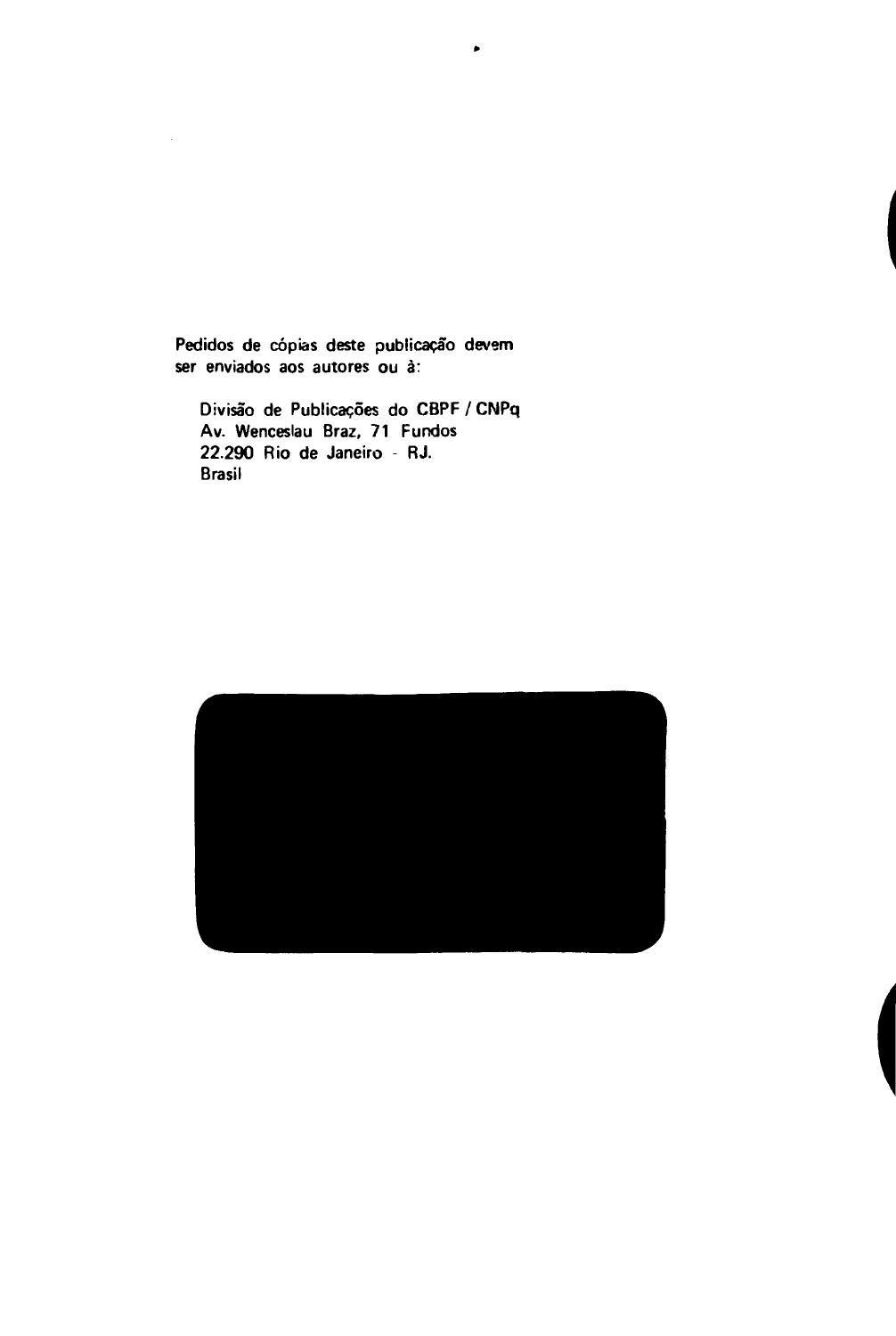**CBPF-MO-005/82 SOME FEATURES OF EXCITED STATES**

 $\sim$ 

**DENSITY MATRIX CALCULATION AND THEIR PAIRING RELATIONS IN CON-JUGATED SYTEMS**

# **by**

**Myriam Segre de Giambiagi and Mario Giambiagi**

**Centro Brasileiro de Pesquisas FTsicas - CBPF/CNPq Rua Xavier Sigaud, 150 22290 - R1o de Janeiro, RJ**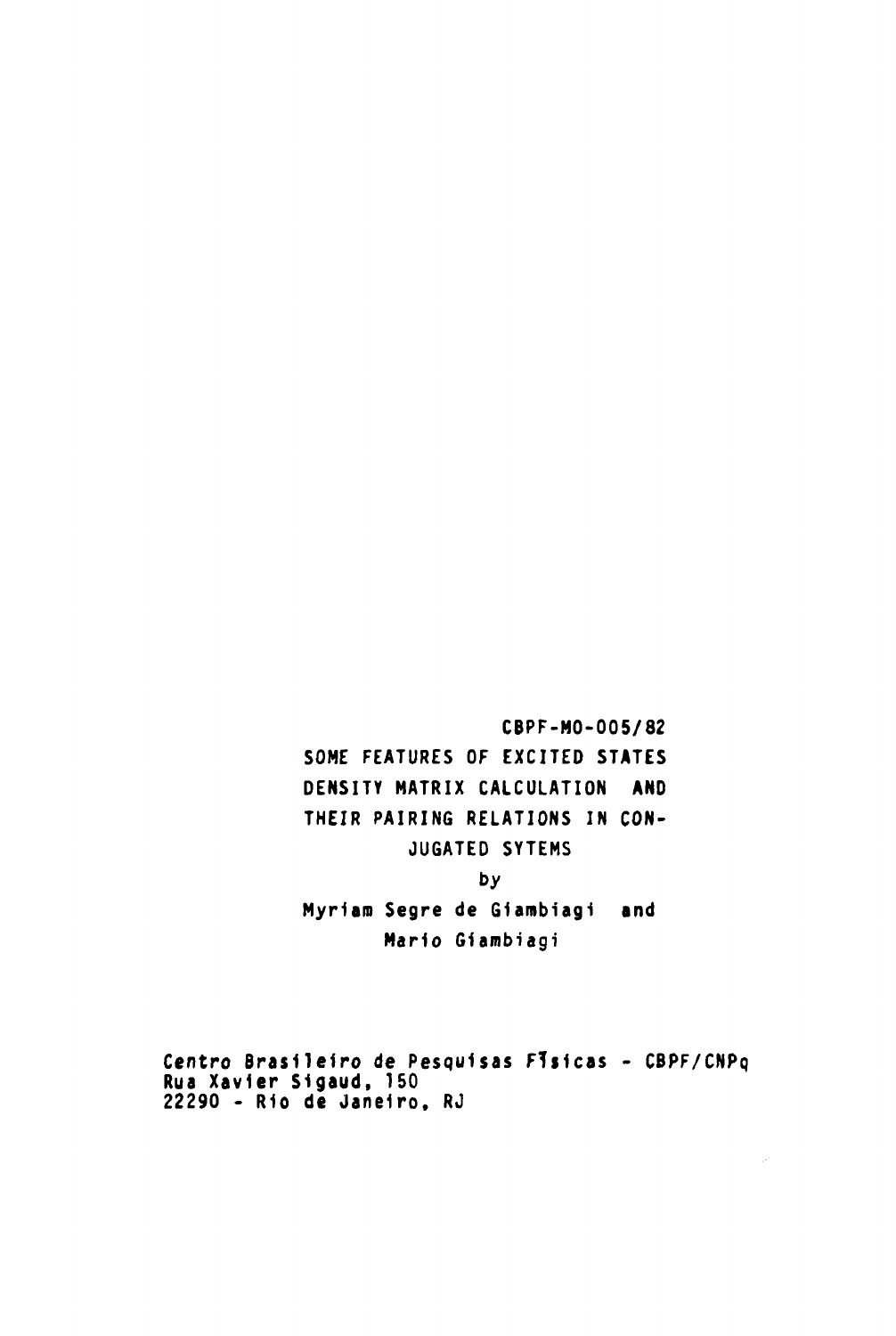### **ABSTRACT**

**Direct PPP-type calculations of self-consistent (SC) density matrices for excited states are described and the corresponding "thawn" molecular orbitais (MO) are discussed. Special attention is addressed to particular solutions arising in con**jugated systems of a certain symmetry, and to their chemical im **plications. The U(2) and U(3) algebras are applied respectively to the 4-electron and 6-electron cases; a natural reparation of excited staês in different cases follows. A simple approach** to the convergence problem for excited states is given. The com **plementarity relations, an alternative formulation of the pairing theorem valid for hetcromolecules and non-alternant systems, allow some fruitful experimental applications. Together with the extended pairing relations shown here, they may help to ra tionalize general trends.**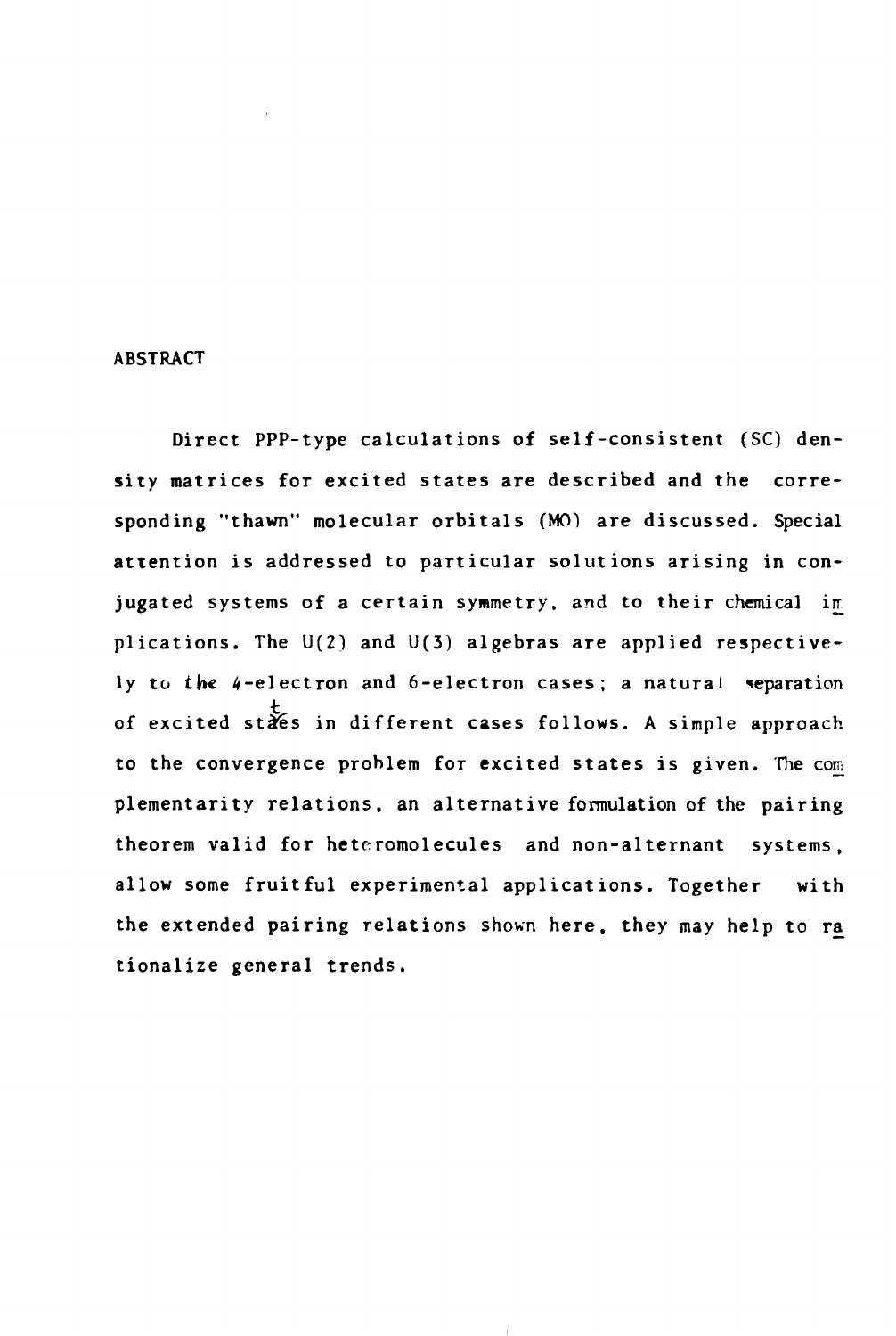## **1. INTRODUCTION**

**SCF methods confront substantial difficulties when dealing** rigorously with excited states  $\left[1,2,3\right]$ , and much interesting work was done with the simpler methods [4, p. 106]. Methods **involving different degrees of sophistication have been proposed in order to overcome the problem that the excited state functions are usually not orthogonal to the ground state func** tions  $[5, 6, 7]$ .

**Years ago. Hall studied the problem of direct determina**tion of SC bond orders for even AH  $\begin{bmatrix} 8,9 \end{bmatrix}$ , having not received **then the due attention: his reference standard state £lO] has pointed at a way which recently was rediscovered. In the last years considerable effort has been devoted to approaches that do not favour the ground state regarding the excited states. McWeeny [ll] minimizes the average of the states associated with a given orbital configuration, using this term in a wider sense than usual. He remembers that a single effective Haniltonian, whose eigenvectors determine the corresponding optimum orbitais for both the closed and open shells, is not unique and its eigenvalues have no physical meaning, for any member of a three-parameter family of Hamiltonians will possess the** same eigenvectors [12<sup>-</sup>].

**Indeed, the physical meaning of individual energy levels becomes obscured on exciting a molecule, as soon as the "frozen"** scheme is loosened [13,14], for they are functions of the spe **cific state. On the other hand, Mehrotra and Hoffmann [15 ] have**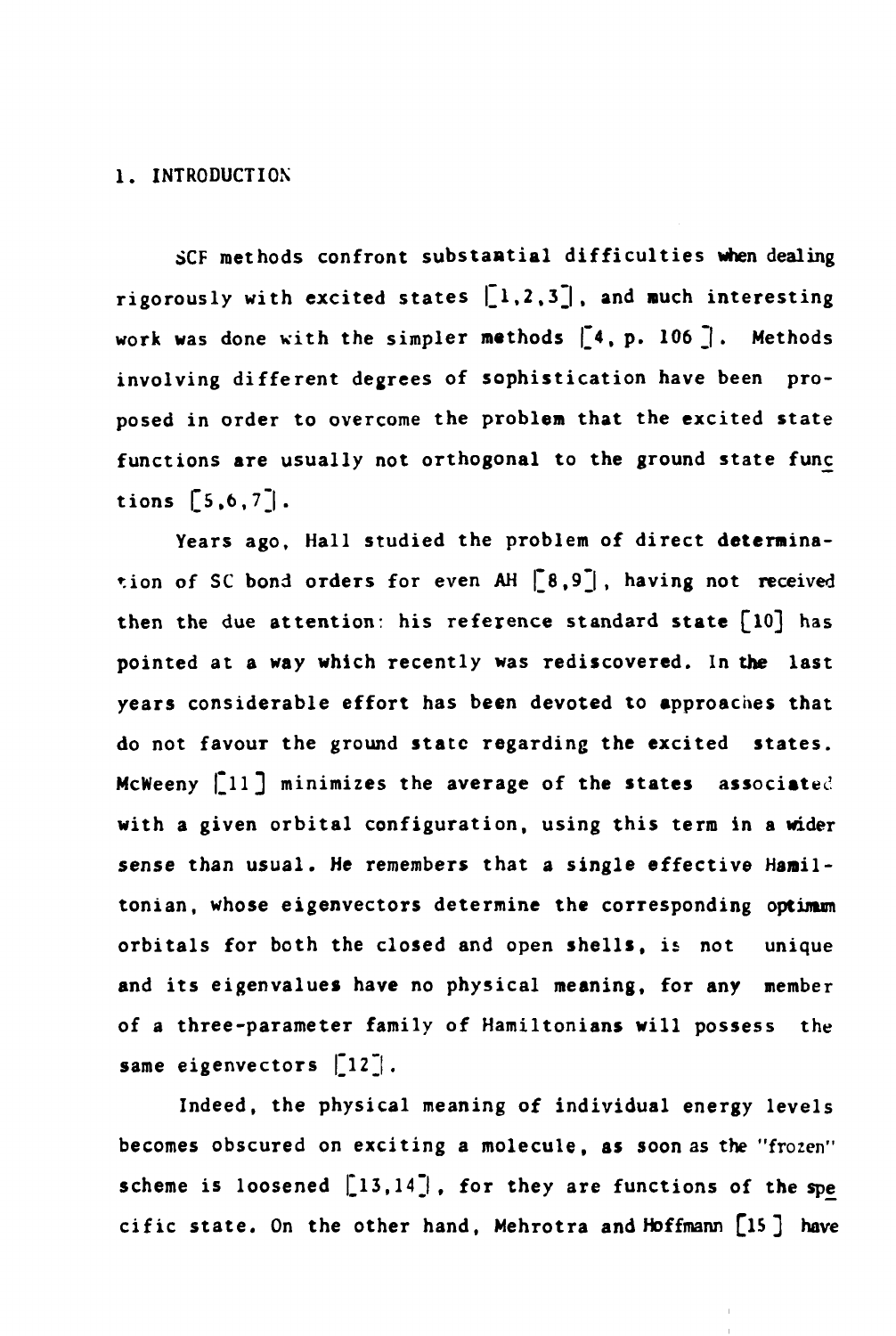**set forth an attractive way of recovering the primitive significance of the Mulliken-Walsh diagrams. They propose an "ave£ age state" (.resembling Hall's reference state) as a compromise between all the electronic states of a molecule taken " in a democratic fashion", their tempered orbital energies being quite appealing.**

**McLachlan first pointed out a pairing property for n elec tronic states in alternant hydrocarbons (AH) within the PPP approximation [16]. Shortly after McLachlan, LJwdin [17] in dicated a pairing theorem in the different orbitais for different spins (DODS) approximation. A formal theory of effective ir-electron Hamiltonians was recently proposed £l83 . The PPP theory has been reformulated by Koutecky £193 • offering a well-defined model Hamiltonian and transcribing it into second quantized formalism; the McLachlan pairing theorem may be seen under this form |~4~| .**

**It has been shown that the pairing theorem may be extended to non-orthogonal basis and is valid for any alternant and non-alternant conjugated systems. This, stated as the complementarity relations |~20~| , is further extended to anions and**  $cations$   $|2i$ ,

**A PPP density matrix formulation for excited states is ex pounded, with emphasis on pairing relations between particular** solutions arising in  $\pi$  systems of a certain symmetry.

 $-2 -$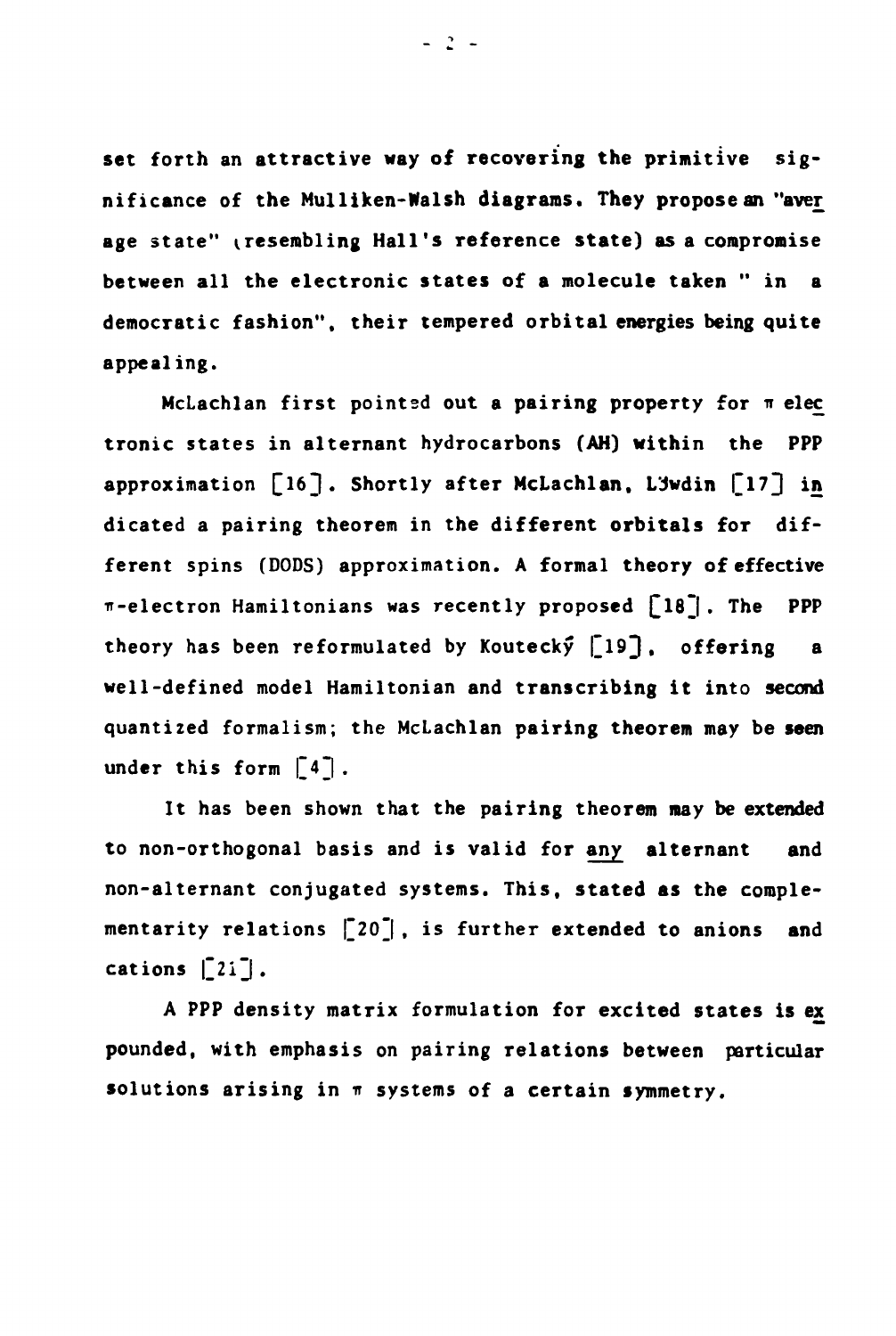**2. SC BOND ORDERS AND THE RELATED MO'S**

**Hall proposed a method for calculating the SC P bond or**der matrix between atoms of different sets in even AH  $[8]$ . In **the case of N electrons, this amounts to determining an N/2 ma** trix  $\Pi$ . Let us define  $n<sub>p</sub>$  as a diagonal matrix with half the oc cupation numbers  $n_i$  of the lowest energy levels and  $n_h$  a diag **onal matrix with half the occupation numbers of the associated highest energy levels Q22\_| . The whole discussion is restricted** to the cases where  $n_p + n_h = I$  (I, unit matrix), thus ruling out some of the states considered by Nesbet [23]. Hall circumscribes to the states where  $n_i = 2$  or 0, involving det $\mathbb{I} = 0$ . This is easily extended so as to include  $n_i = 1$ , and to odd AH **|\_22 |. The basic equations are:**

$$
F' \Pi = symmetric
$$
\nand

\n
$$
\Pi \Pi' \Pi = \Pi
$$
\n(1)

**where F' is the adjoint of a suitable effective Hamiltonian in eluding electron interaction. If H° is the Hamiltonian without** interaction, the electronic  $\pi$  energy is known to be  $\lceil 24 \rceil$ 

$$
E_{\pi} = Tr (F' \Pi) + Tr (H^{\circ} \Pi)
$$
 (2)

**Hall |\_9j represents n as a rotation matrix, which is not the most general representation for a unitary matrix, for it**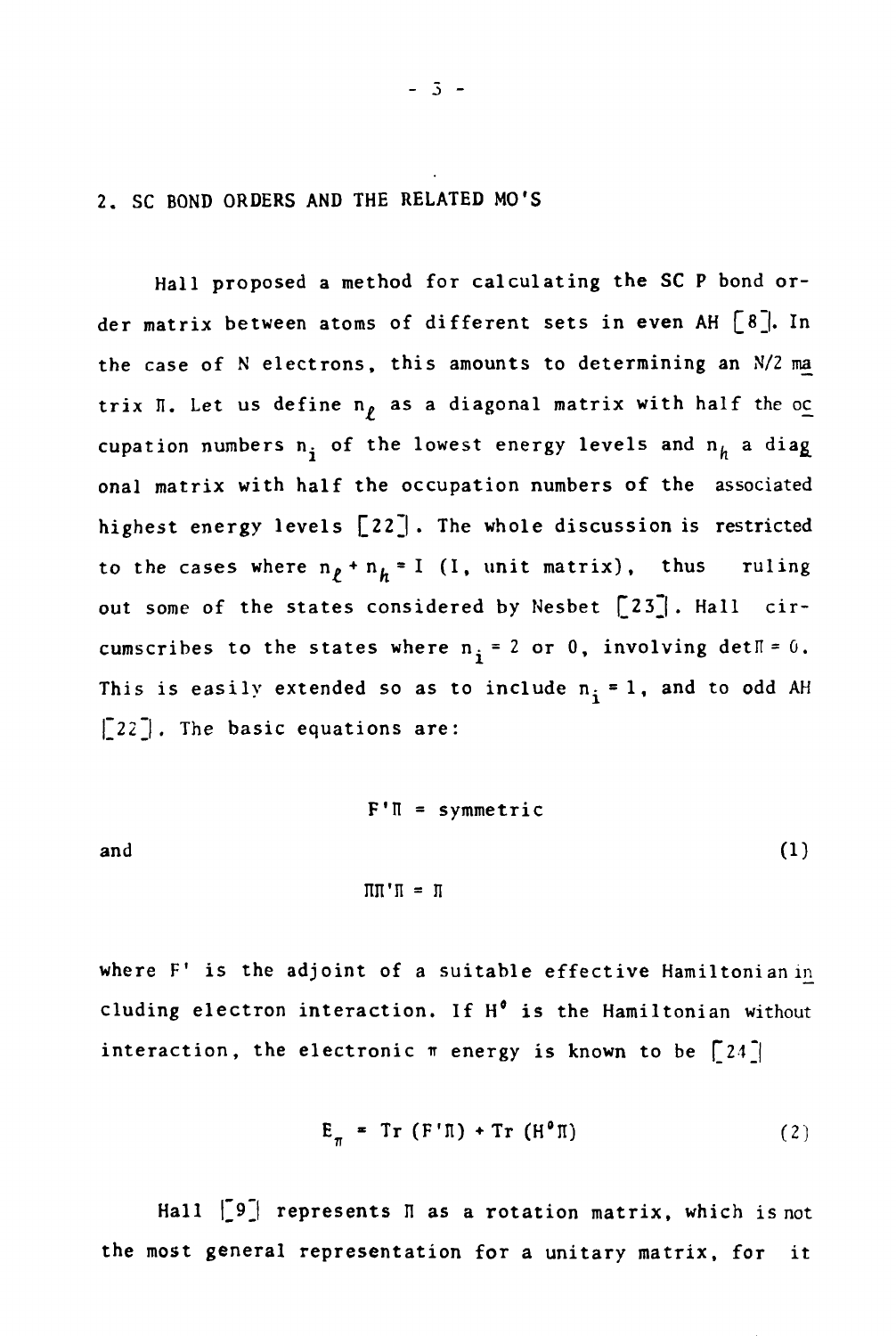**does not include inversion. For the states with all symmetric (antisymmetric) levels doubly occupied in butadiene, he writes two matrices which are not solutions of the problem £9~|. It** has been shown [25] that these states have particular solu**tions of the form**

$$
P^{\pm} = \begin{bmatrix} 1 & \pm 1 \\ \frac{1}{2} & \frac{1}{2} \end{bmatrix}
$$
 (3)

**the Ps being now NxN matrices, and the elements outside thedji agonals being zero.**

**These peculiar solutions are internally self-consistent** in the sense of Mehrot.a and Hoffmann [15], who overlooked **them. Together with Hall's reference state, they arise when**ever a  $\pi$  system has a twofold symmetry axis not passing through any of the N  $\pi$ -electron centers. In the corresponding states, **any molecule shall have unitary charges, regardless of the na ture of its atoms. It is as if in these states the electroneg ativity differences cancelled out.**

**It has been remarked the increasing difficulty in obtaining new simple but generally valid rules for conjugated systems £26~|. For systems where a twofold symmetry axis** crosses two  $\pi$  **centers, it may be easily shown**  $\begin{bmatrix} 27 \end{bmatrix}$  **that the** particular solutions do not lead to states of the neutral mol **ecule, but of the corresponding double ions, having electronic 7i charges of 2 (0) for the atoms on the axis, and unitary charges for the other atoms.**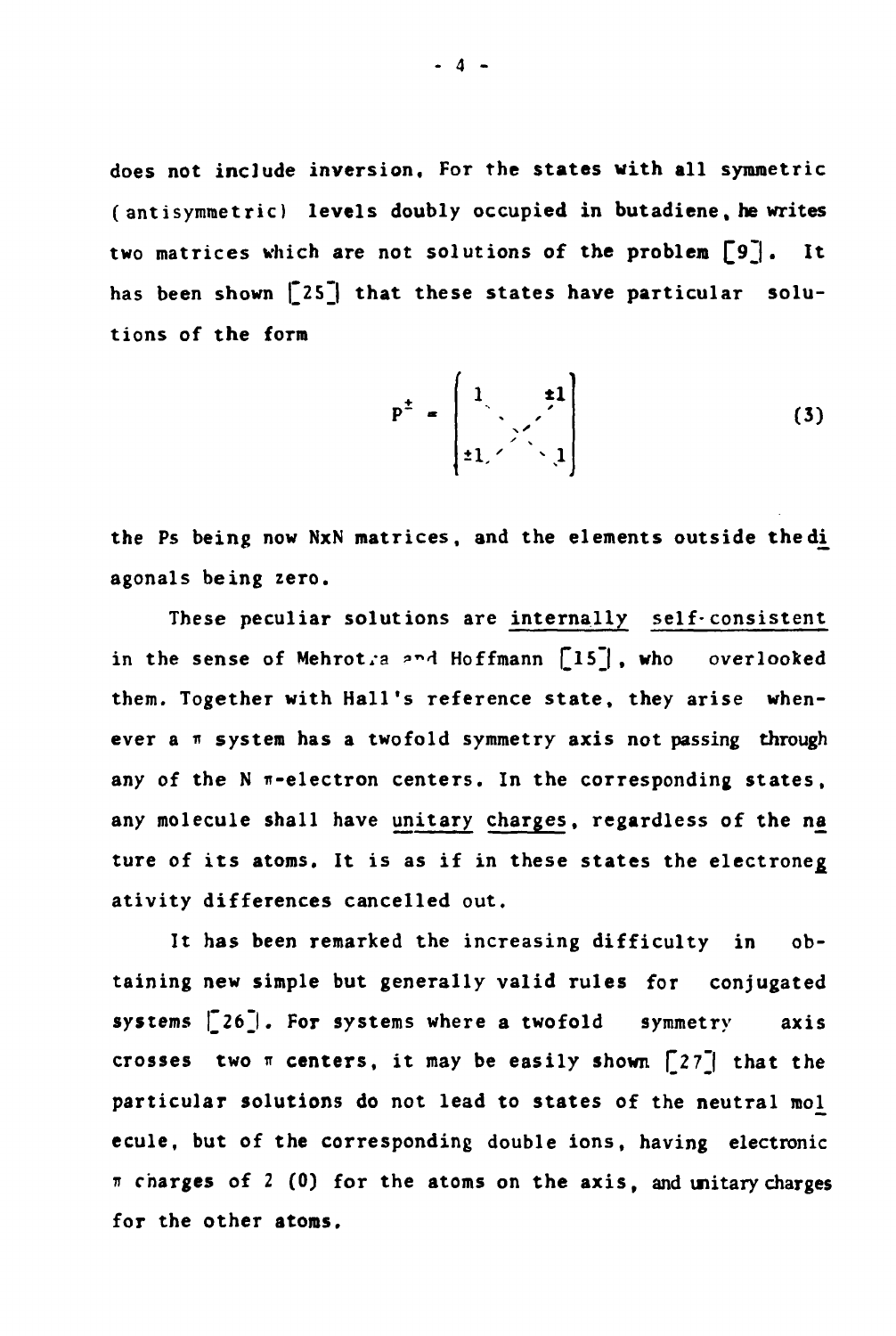**Equations (1), when applied to butadiene, give the bond orders of Table I, numbered according to the increasing total** energy; a<sub>n</sub> and b<sub>o</sub> correspond to the MO's

$$
1au = a (\phi1 + \phi4) + b (\phi2 + \phi3)
$$
  
\n
$$
1bg = b (\phi1 - \phi4) + a (\phi2 - \phi3)
$$
  
\n
$$
2au = b (\phi1 + \phi4) - a (\phi2 + \phi3)
$$
  
\n
$$
2bg = a (\phi1 - \phi4) - b (\phi2 - \phi3)
$$
 (4)

**Now, one may wonder which are the wave function coeffici^ ents reproducing these bond orders. They appear in Table II, together with the increasing order in the energy levels obtained in the PPP calculation [l3~|**

**The table makes clear the effect of "thawing", that is o<sup>r</sup> performing self-consistency for each state. Parr and Mulliken [28] firstly raised the question of the validity of calculating excited states from "frozen" ground state MO's, in their classical treatment of trans-butadiene. Calculations of states 3) and 5) with their method confirm the behaviour described in Table II, whilst state 8) does not converge whatever the starting coefficients may be £l3j . In thawing, the order of nodal planes usually does not coincide with the order of the orbital energies. In Table II it is seen that, as the energy levels change with occupation numbers, they may cross one another. But they may not cross as in state 8) , which infringes the non-crossing** rule between levels of the same symmetry. This would explain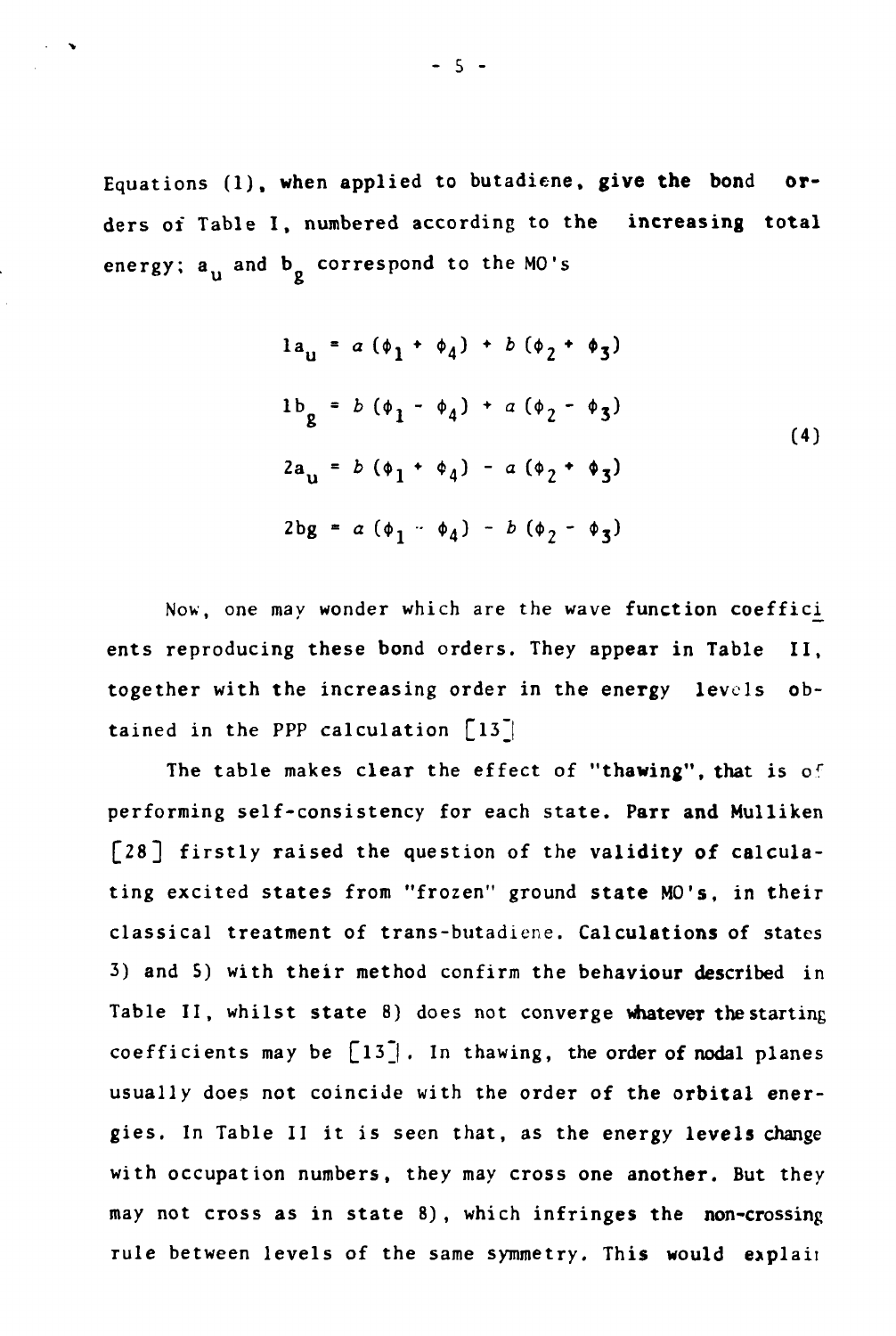**the lack of convergence of the Parr-Mulliken calculation for this state, and therefore indicates that at least the most ex cited states must be handled otherwise.**

# **3. APPLICATIONS OF THE U(2) AND U(3) SYMMETRIC MATRICES ALGEBRA**

**The equations which led to the particular solutions suggest a way of treating conjugated systems with a twofold sym** $m$ etry axis not passing through any of the  $N \pi$  centers. The sec **ular equations split in two sets according to the basis functions, which are either symmetric ( + ) or antisymmetric (-) with respect to the symmetry axis. The problem may he set upinterms of**  $\mathbf{f}$  wo N/2-dimensional matrices  $\mathbf{I}^*$  and  $\mathbf{I}^*$  [29]. The separation **of the basis set in two sets facilitates speculating about the** eigenvalue stability (minimum, maximum or saddle point) [30]. **Mestechkin [31,32\_| has studied restricted Hartree-Fock insta bility under a form closely related with this one.**

**For excited states, a Hamiltonian is proposed which involves a compromise between the fundamental and excited states**  $\lceil 29 \rceil$ :

$$
H_{\mu\nu} = H_{\mu\nu}^{0} + P_{\mu\nu} C_{\mu\nu}
$$
 (5)

**By introducing the matrices**

$$
Q^{\pm} = 2\pi^{\pm} - I \tag{6}
$$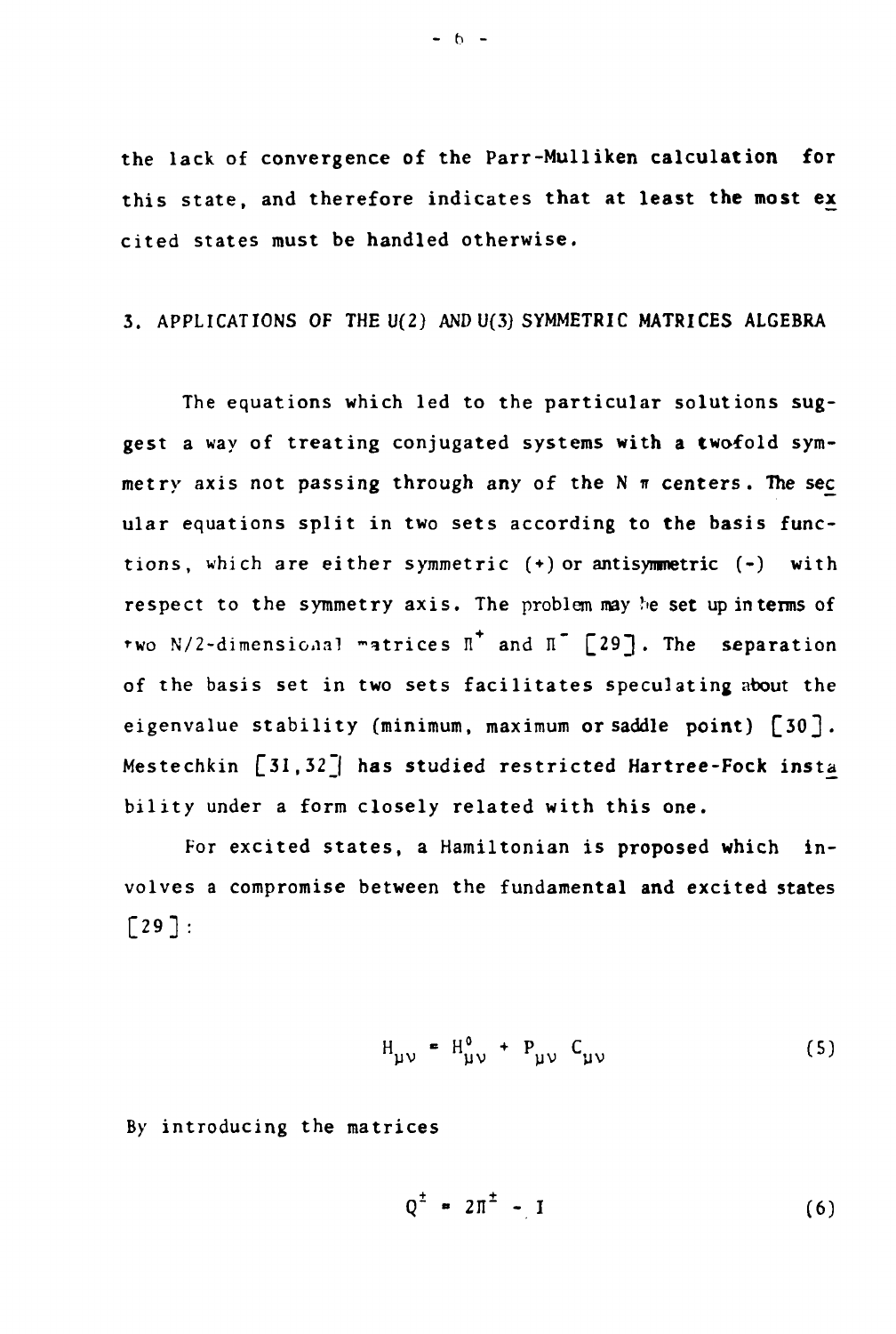two sets of equations equivalent to (1) are obtained:

$$
[J' + (C^{\dagger}Q^+) + (C^{\dagger}Q^{\dagger})]Q^{\dagger} = sym ; \quad [K' + (C^{\dagger}Q^+) + (C^{\dagger}Q^{\dagger})]Q^{\dagger} = sym
$$
\n(7)

(CQ) are not products of C and Q, but must be understood as  $(CQ)_{\mu\nu} = C_{\mu\nu} Q_{\mu\nu}$ . We have

$$
J' = 2 J + (C^{T}I) + (C^{T}I) ; K' = 2 K + (C^{T}I) + (C^{T}I) (8)
$$

$$
J_{\mu\nu} = H_{\mu\nu}^{0} + H_{\mu}^{0}, N + 1 - \nu \qquad ; \qquad K_{\mu\nu} = H_{\mu\nu}^{0} - H_{\mu}^{0}, N + 1 - \nu \qquad (9)
$$

$$
C_{\mu\nu}^{\pm} = C_{\mu\nu}^{\pm} C_{\mu,N+1-\nu}
$$
 (10)

and the  $C_{\mu\nu}$  are proportional to the Coulomb integrals between atomic orbitals on atoms  $\mu$  and  $\nu$ .

Now, the 4-electron and 6-electron cases may be calculated applying more general algebras in a different approach for the direct calculation of the SC P matrix. In the 4-electron case, both  $Q^+$  and  $Q^-$  (referred to as Q for shortness) may be written as sums of a scalar part and a vectorial part

$$
Q = q_{0} + q_{0} \tag{11}
$$

where o designates the Pauli matrices.

Similary, for the 6-electron case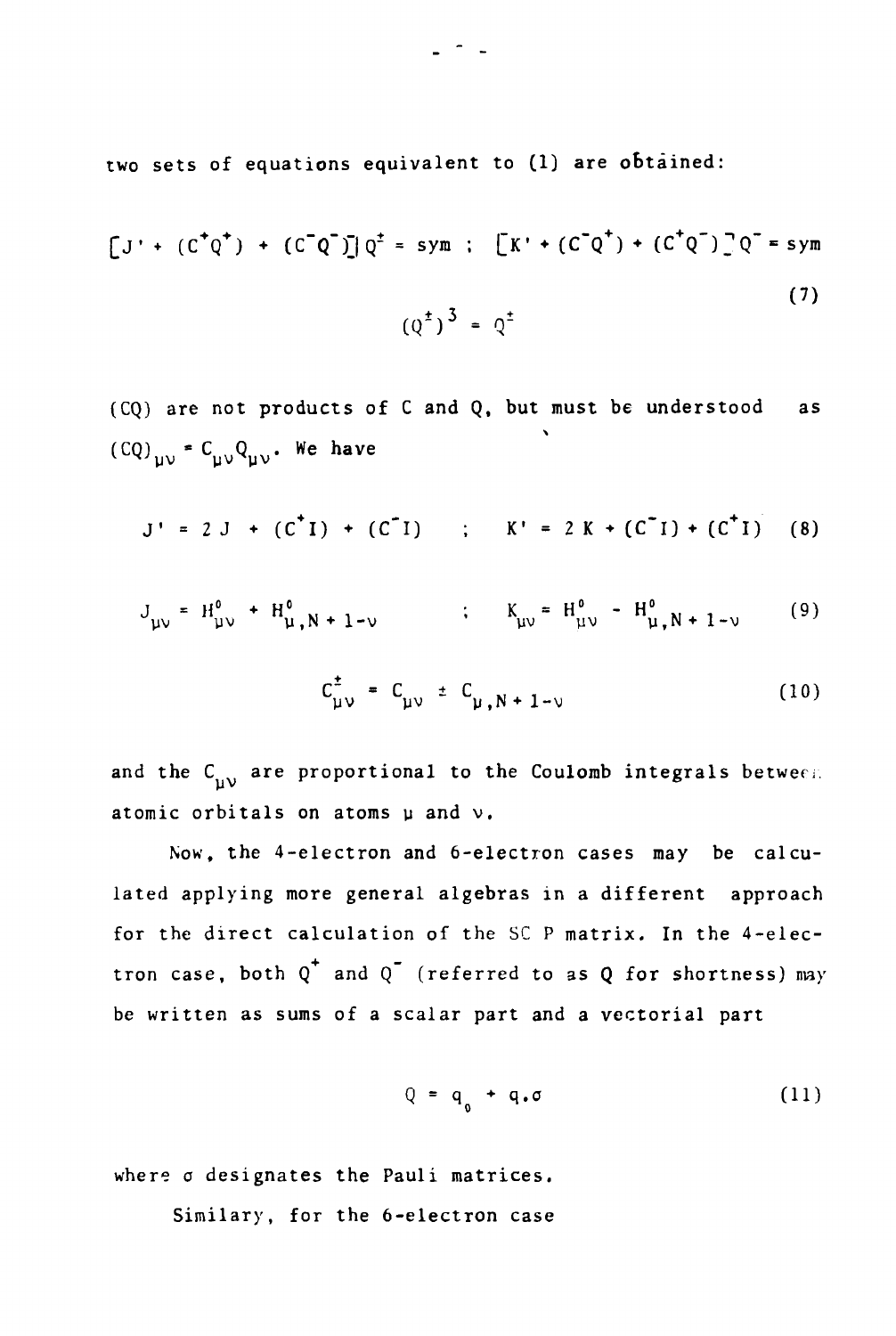$$
Q = q_1 + q_1 F \tag{12}
$$

Any 3x3 real symmetric matrix can be expressed through the bas^ ic matrices of the U(3) group, which are the unit matrix and the five F matrices [33,34],

Three cases follow  $[29,33]$ :

I. Three trivial solutions,  $q_i = 0$ ,  $q_s = 0$ ,  $\pm 1$  (Q=0,  $\pm 1$ ), corresponding to the two particular solutions and Hall's refcorresponding to the two particula r solutions and Hall's ref-

 $\ddot{\phantom{a}}$  .  $\ddot{\phantom{a}}$ 

III . qo *t* 0, q. *t* 0.

The coupling of  $Q^{\top}$  and  $Q^{\top}$  (and accordingly of  $\mathbb{F}^{\top}$  and  $\mathbb{F}^{\top}$ ) in eqs. (7) is limited within the same case. We have found no modulo 4 type [35J relations, establishing some qualitative difference between  $U(2)$  and  $U(3)$ .

In the 4-electron case  $\lceil 29 \rceil$ , systems of transcendental equations are obtained, which may be solved by a generalization of the regula falsi [36]. The 6-electron case must be solved iteratively, and a further condition is introduced, in order to preserve the non-crossing rule  $\lceil 33 \rceil$ .

There are  $3^{N/2}$  solutions obeying  $n_{\ell}$  +  $n_{h}$  = I<sup>+</sup>, that is the 9 states for  $N = 4$  become 27 for  $N = 6$ . A two  $\pi$  electron system

 $-8 -$ 

TObviously,  $n_f + n_h = 1$  is intended for AH, but we keep it for **heteromolecules where the MO's follow with reasonable closeness ••<sup>v</sup>•-» association scheme.**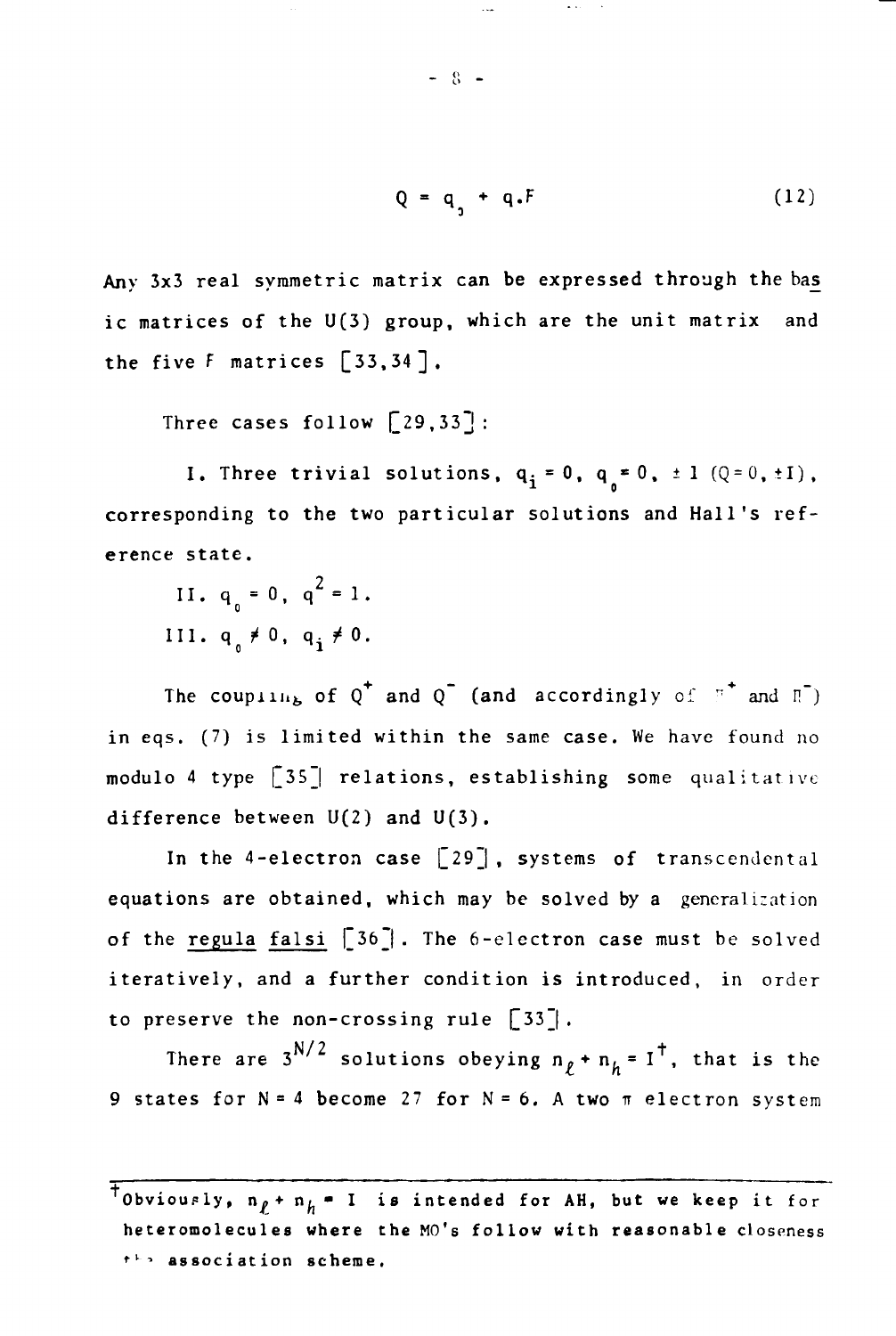has thus as unique solutions the three particular ones, and the U(4) development (a bit cumbersome but feasible] yields 81 so lutions. The ground state appears in ccse II for the U(2) cal\_ culation, and in a sub-case III' of III in  $U(3)$ . Diazoethane is used as an example in  $U(2)$  and pyridazine in  $U(3)$ .

## 4. SIMPLIFIED APPROACH TO THE CONVERGENCE PROBLEM

The convergence problem for excited states is overcomed by inserting a single convergence parameter  $\xi$  for each state in the compromise Hamiltorian  $\begin{bmatrix} 30,33 \end{bmatrix}$ .

$$
H_{\mu\nu} = H_{\mu\nu}^0 + \xi P_{\mu\nu} C_{\mu\nu}
$$
 (13)

The energy is calculated from

$$
Tr (J^{\uparrow} \pi^+) + Tr (J \pi^+) + Tr (K^{\uparrow} \pi^-) + Tr (K \pi^-)
$$
 (14)

where

$$
J^{\top} = J + (C^{\top} \Pi^+) + (C^{\top} \Pi^-) \qquad ; \qquad K^{\top} = K + (C^{\top} \Pi^+) + (C^{\top} \Pi^-) \qquad (15)
$$

and the due correction for the spurious repulsion of the halfelectron approximation  $[37,14,30]$  is taken into account. As long as the excited states obey the aufbau principle, a conver gence parameter is not needed. There is certainly trouble when the order of the occupation numbers is completely inverted, and difficulties are expected even for partial inversion  $[30]$  (see Fig.  $(2)$ ).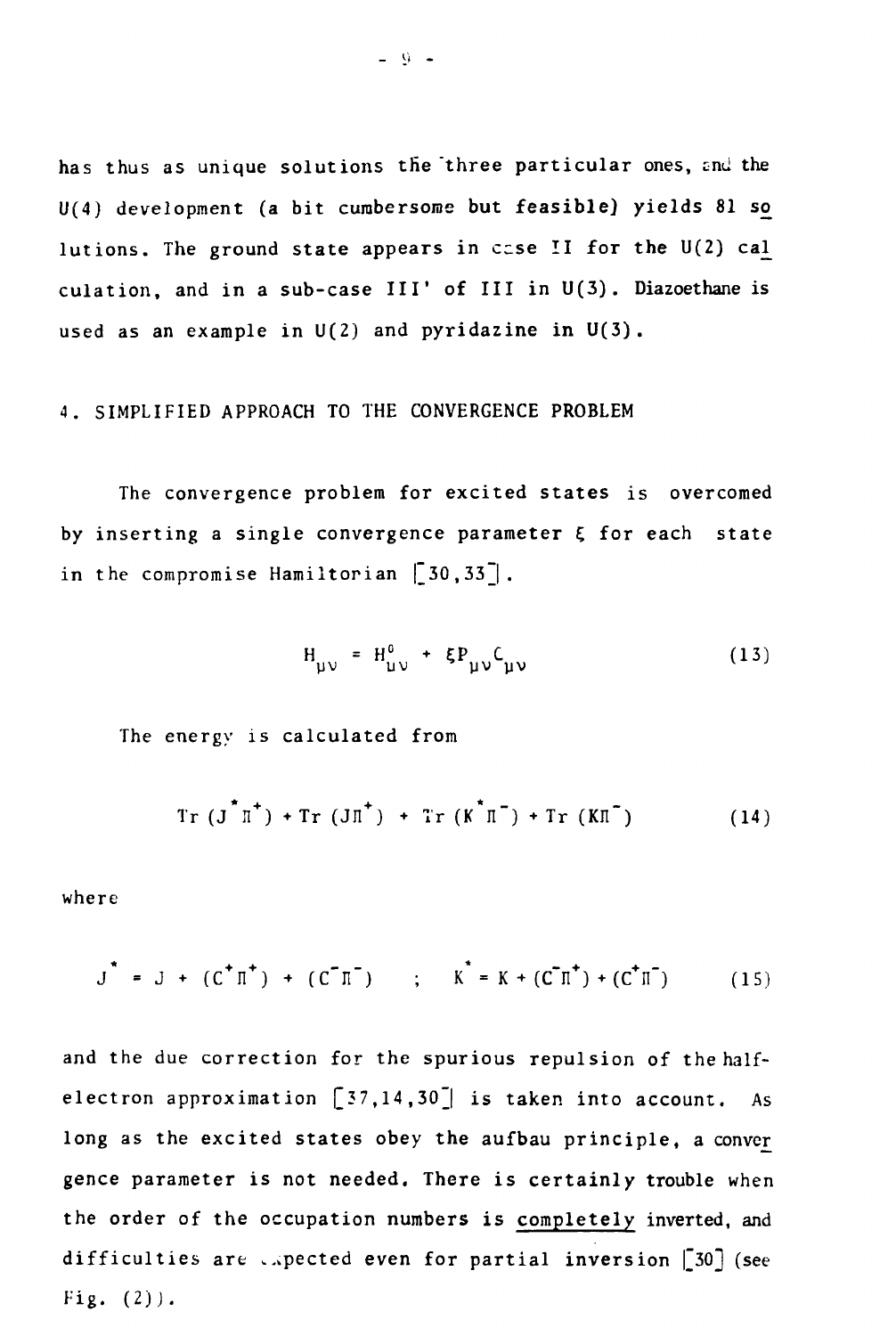When the inversion is complete, changing  $\xi$  from 1 to -1 restores a situation where the variation method may be applied, the highest  $\pi^*$  eigenvalue corresponding thus to the highest  $J^*$ eigenvalue  $\lceil 34 \rceil$ . This is as if we built these states with the aufbau principle occupying the energy levels "downwards" from the "top", instead of "upwards" from the "bottom". We have called it the anti-aufbau construction, and is associated with the in trinsic divergence problem faced in  $\lceil 38 \rceil$ . Taking a single convergence parameter for each state involves a maximum simplicity criterion. All factors not taken explicity into account are ascribed to  $\xi$ , which physically may be thought as playing a role similar to the additional potential introduced in the Fock  $or$ operator by  $B_1$  in order to  $B_2$  in order to modify the virtual order to modify the virtual order to  $\mathcal{A}_1$ bitals.

 $W_{\rm eff} = 400$   $W_{\rm eff} = 400$   $W_{\rm eff} = 400$   $W_{\rm eff} = 400$ iterations usually do not preserve the symmetry of the density matrix, although it is identified. Symmetry, although it is identified. Symmetry,  $\mathcal{L}$ must be forced at each iteration; this in turn generally destroys the idempotency, which is recovered through the McWeeny purification process  $\lceil 40 \rceil$ . In a thorough Hartree-Fock densiin ty matrix treatment of localized electronic interactions in molecules and solids, the orbitals, the orbitals of the local subspace are  $\mathcal{L}_\mathbf{r}$ demanded to factor into two distinct orthonormal sets, one com pletely occupied and the other completely unoccupied  $[41]$ . In general this requirement is imposible to function  $\mathcal{L}_{\mathbf{g}}$  $\sigma$  is the integral up the idempotency or the localization of the localization of the localization of the localization of the localization of the localization of the localization of the localization of the localization o density matrix. The present PPP calculation does not seem to

 $\sim$   $\sim$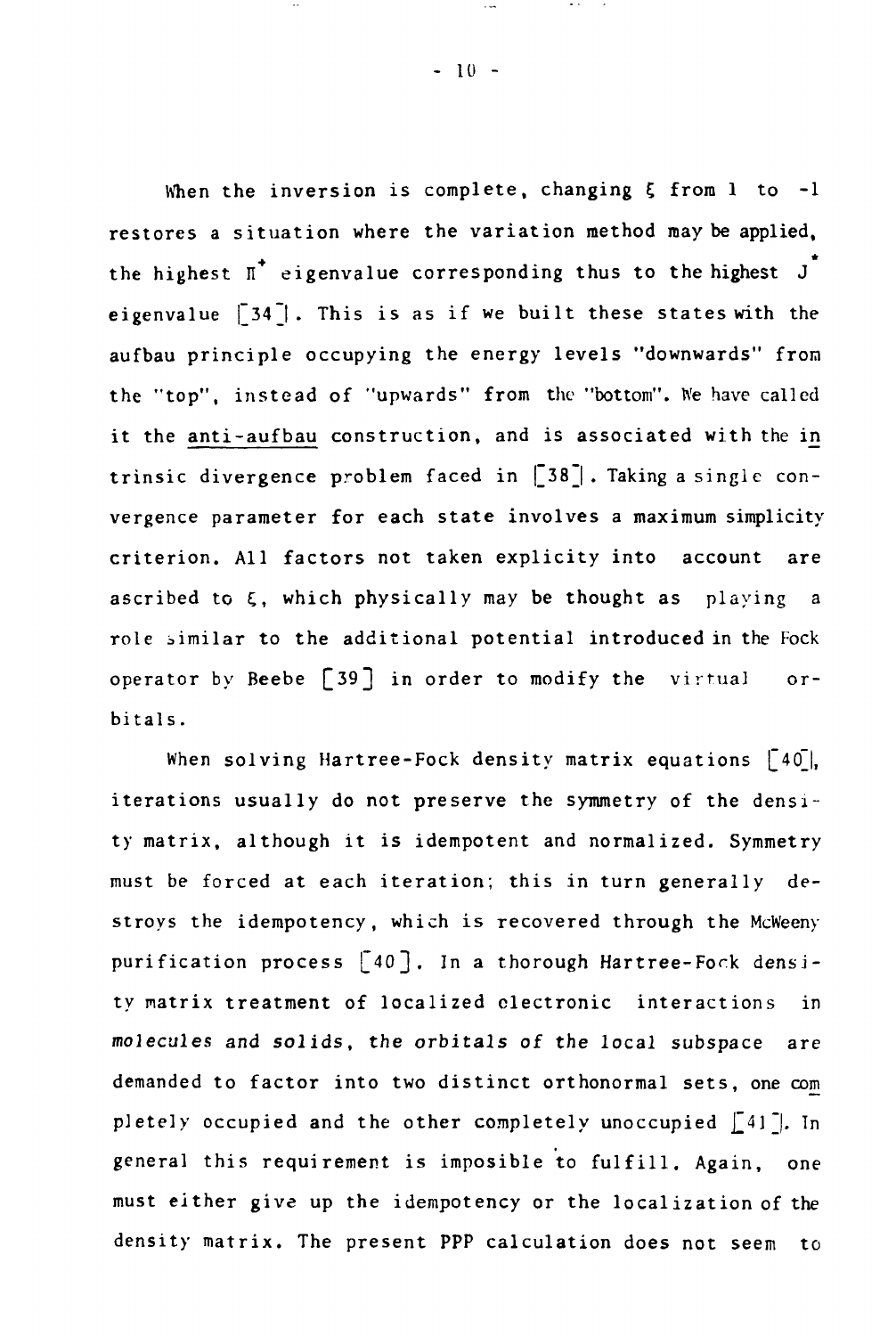**encounter the mentioned drawbacks, maybe due to oversimplification.**

**As a starting matrix P in eq. (13) for the desired state we can use one built with the eigenfunctions (i.e. some virtu** al orbitals also) of another state. It is expected [30] that the solution may depend of the starting matrix, as uses to hap pen in more sophisticated treatments  $\lceil 41 \rceil$ ; being or not near **the solution could not only accelerate convergence but be de**cisive. Nevertheless, it is found  $\lceil 42 \rceil$  that given  $\xi$ , whatever the wavefunctions used to build the initial P, it converges to **the same solution.**

# **5. PAIRING RELATIONS**

Michl [43] has called attention to compounds with het**eroatoms at least approximately paired in the PPP sense, a con. cept that is best grasped with an example: "benzene with one heteroatom whose effective electronegativity deviates from that of carbon, and benzene with another heteroatom whose effective electronegativity deviates from that of carbon by the same amount in the opposite direction are paired if electron repulsion integrals satisfy certain conditions". He, together with other authors, has published a long series of papers where these ideas are applied to magnetic circular dichroism (MCD) of cy**clic  $\pi$  systems. However, mirror images from the viewpoint of **the complementarity relation admit a broader inference than the one sought. The monocyclic azines offer an instance of these**

**- 11 -**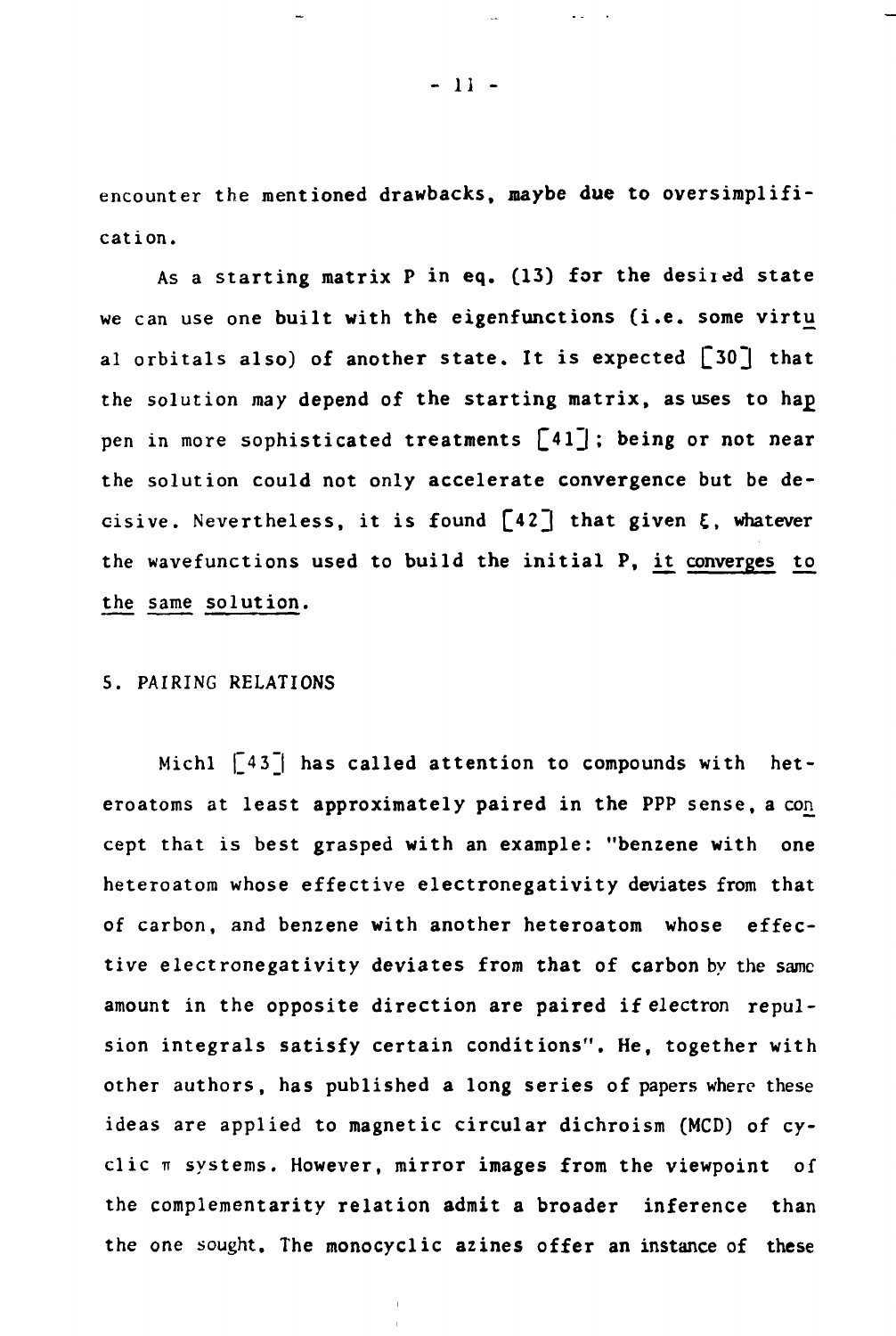**pairs** of images, clearly revealed by their complementary  $\pi$ charges  $\lceil 44 \rceil$  : pyridine-pentazine, pyridazine-v-tetrazine, pyrimidine-as-tetrazine, pyrazine-s-tetrazine and the salf-comple **mentary s-triazine.**

**The choice of parameters must be such as not to cause too** large deviations from perfect pairing [45], so as to relate the HOMO's and LUMO's of a pair to those of the parent hydrocar **bon |~46j . It should be stressed that two species only approx** imately paired have opposite sign MCD spectra [47] and this experimental result emphasizes the importance of pairing prop erties. It is also predicted that two such molecules should have opposite  $\pi$  magnetic anisotropy, one being diamagnetic and the **other paramagnetic [48\_|.**

**From the complementarity relation [20~| , provided two com plementary states (Fig.l) are calculated with the same Hamiltonian, we have**

$$
P^{(1)} + P^{(II)} = 2 I \tag{16}
$$

**If the Hamiltonians are different, let us say by a perturbation AH [4 2]**

 $\lambda = \lambda$ 

<u>and the second second</u>

$$
H^{(1)} = H^{(11)} + \Delta H \tag{17}
$$

**it will be**

$$
P^{(1)} + P^{(11)} = 2I + \varepsilon(\Delta H) \qquad (18)
$$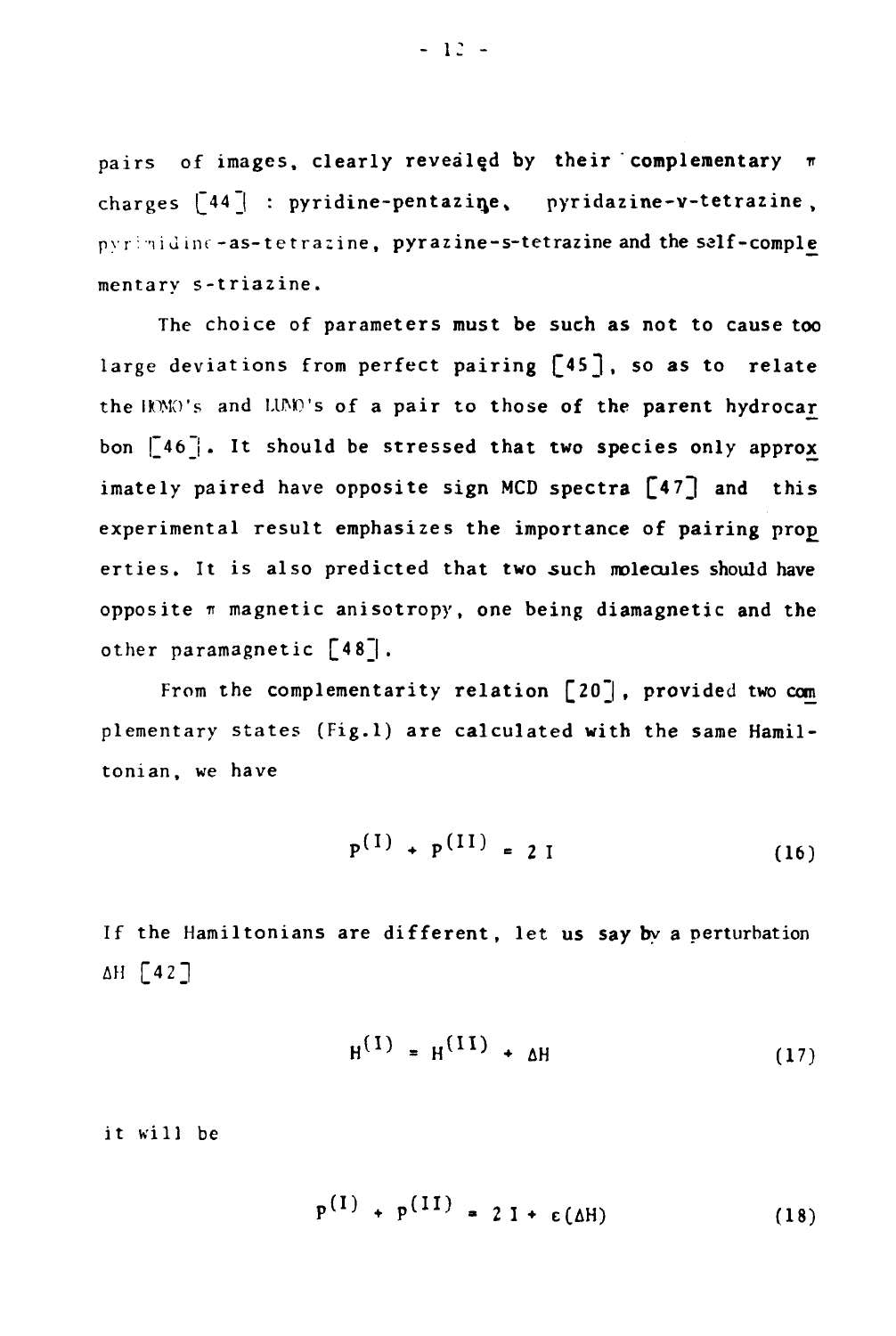**where e must be a functional of AH.**

**Other pairing relations involving the particular solutions may be found, deriving for example from the U(3) alge**bra application, for the 12 states where  $N^+ \neq N^-$  (number of e **lectrons respectively in symmetric and antisymmetric levels)** and singly occupied levels are allowed [33,42<sup>]</sup> (Fig. 2). The **three particular solutions are the P~ matrices from (3) and the reference state one P°= I. If these 12 states are calculated with the same Hamiltonian, they may be paired off, isfying either**

$$
p^{(i)} + p^{(ii)} = p^{+} + p^{0}
$$
  
or  

$$
p^{(i)} + p^{(ii)} = p^{-} + p^{0}
$$
 (19)

**Again, if the Hamiltonian is not the same, we shall have**

 $p^{(i)} + p^{(ii)} = p^+ + p^0 + \varepsilon(\Delta H)$ **or (20)**  $p^{(i)} + p^{(ii)} = p^{+} + p^{0} + \varepsilon(M)$ 

**Eq. (16) may also be written under the form**

 $p^{(1)} + p^{(11)} = p^+ + p^$ **or else (21)**

$$
f_{\rm{max}}
$$

 $p(1)$  +  $p(11)$  = 2  $p^0$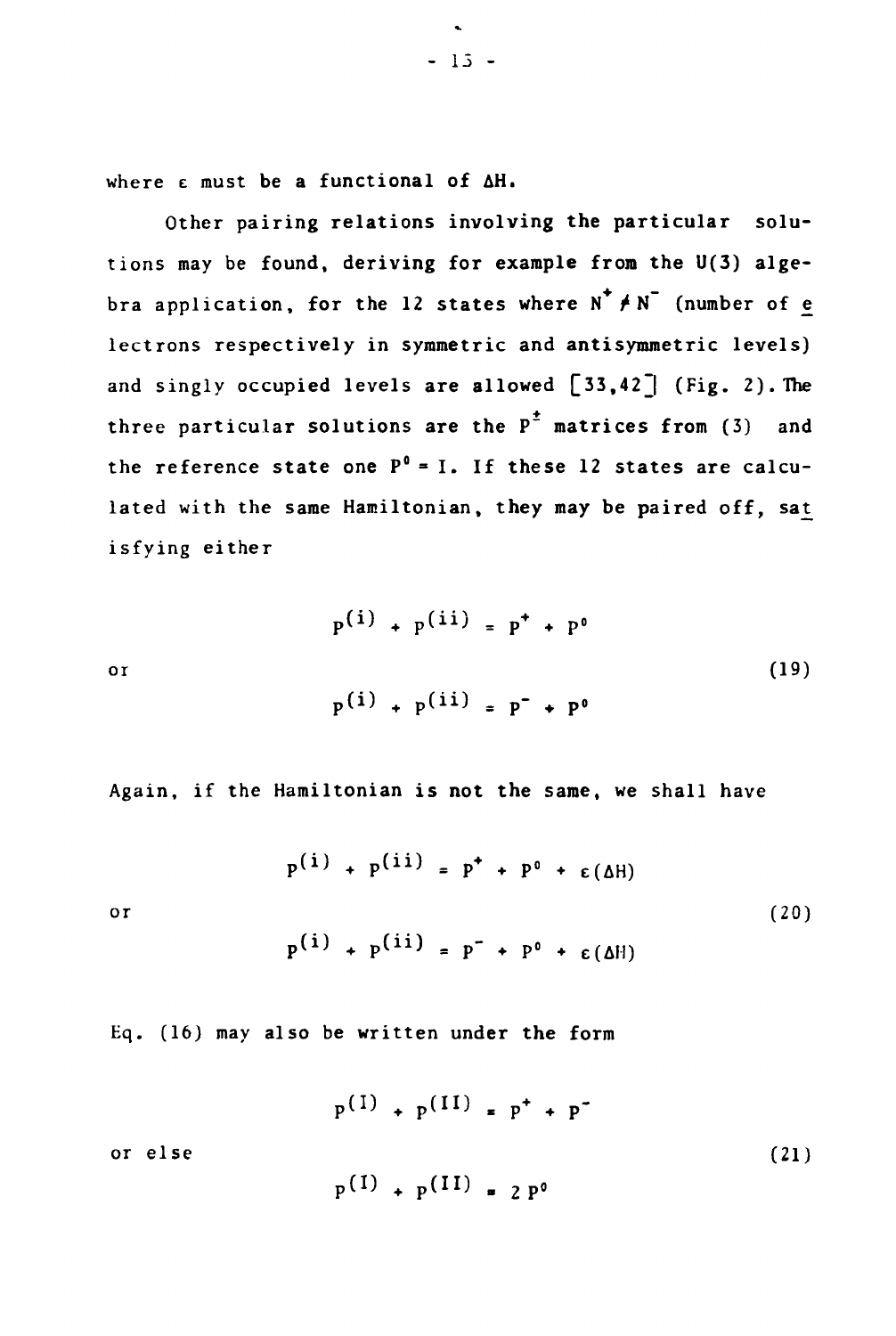**which discloses the analogy between relations (16) and and the self-complementarity of the reference state.**

Amos and Hall  $\lceil 49 \rceil$  have found that the single determi**nant wavefunction written under the DODS assumption may be** forced to be an eigenfunction of S<sup>2</sup> under certain conditions. **They mention that this may occur if there are sufficient MO's of one spin and one irreducible representation to span completely the space of all functions of that symmetry; the mole\_ cular orbitais of the opposite spin and the same symmetry can then be expressed in terms of them.**

**This is just the case of the 12 states which pair following (19). Let us ascribe to these states the maximum multiplicity and suppose that the a orbitais are those which span for example the three-dimensional space of symmetric 1 orbitais. The one (two) electron of symmetrical orbitais may be transformed so as to give one doubly occupied and two singly occupied (two doubly occupied and one singly occupied) symmetrical orbitais. The determinant becomes thus an eigenfunction of S^, which in the mentioned example represents either a quintuplet or a triplet. For this case, hence, the adapted DODS method and the half-electron method are two possible ai\_ ternatives that reduce the unrestricted calculation to a restricted one.**

It has recently been demonstrated [50<sup>\*</sup>] the complex M)'s **(CMO) in the natural orbital (NO) representation may be brought** into the pairing form in which each CMO has only two NO com**ponents. These NO appear in pairs with complementary occupa-**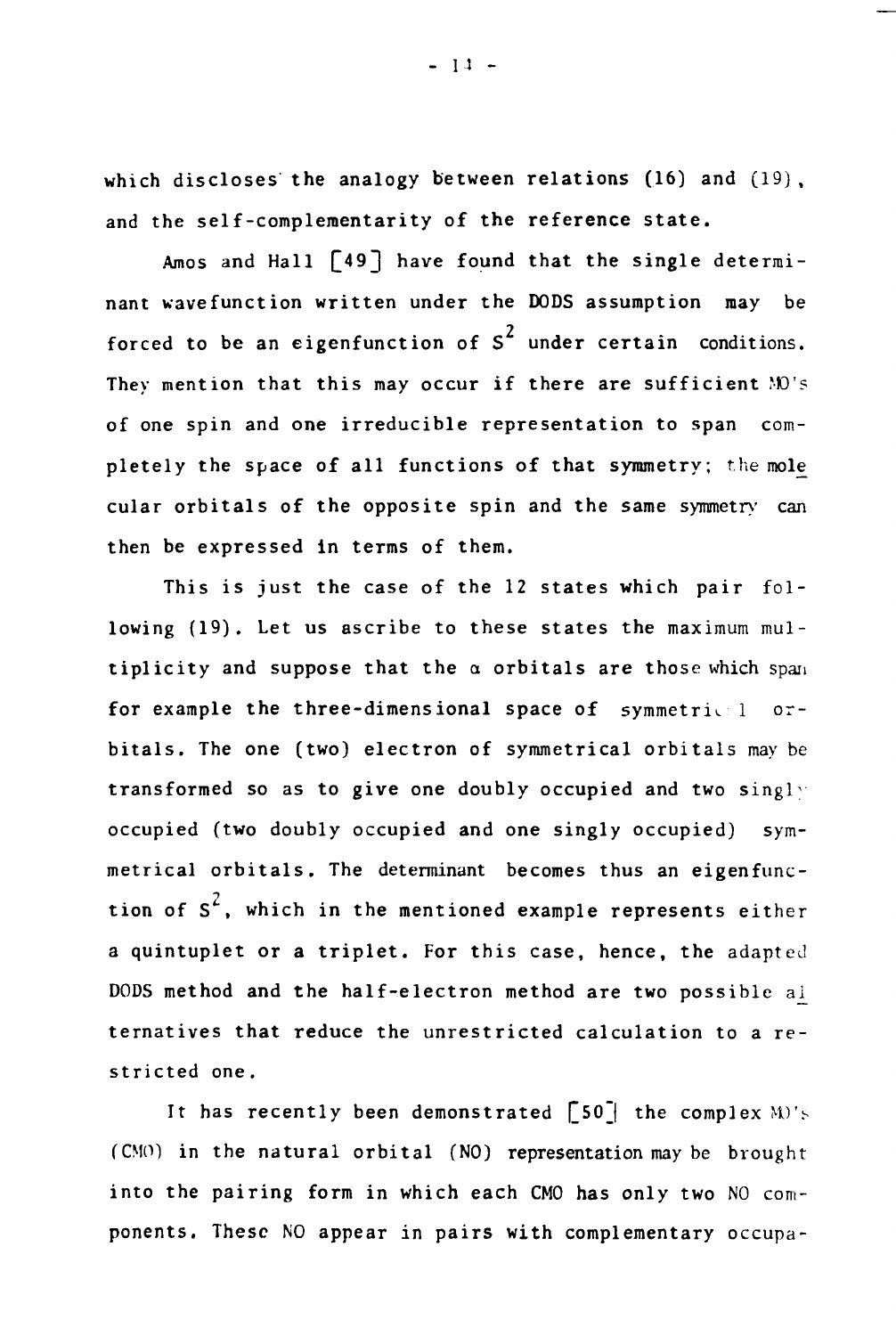tion numbers, a condition tantamount to  $n<sub>p</sub> + n<sub>h</sub> = 1$ .

It may be claimed that we are too unrealistic in contem plating states probably not comparable with experiment. Neuertheless, even if some states have purely academic characters. their pairing properties with lower lying states deserve lote speculative and applied consideration. Despite its inhere t simplicity, this PPF approach may provide useful hinter to must more accurate and sophisticated methods based on pairing scale  $\epsilon$ such as alternant molecular orbitals  $[51]$  or antisymmetries. geminal power functions  $\lceil 52 \rceil$ .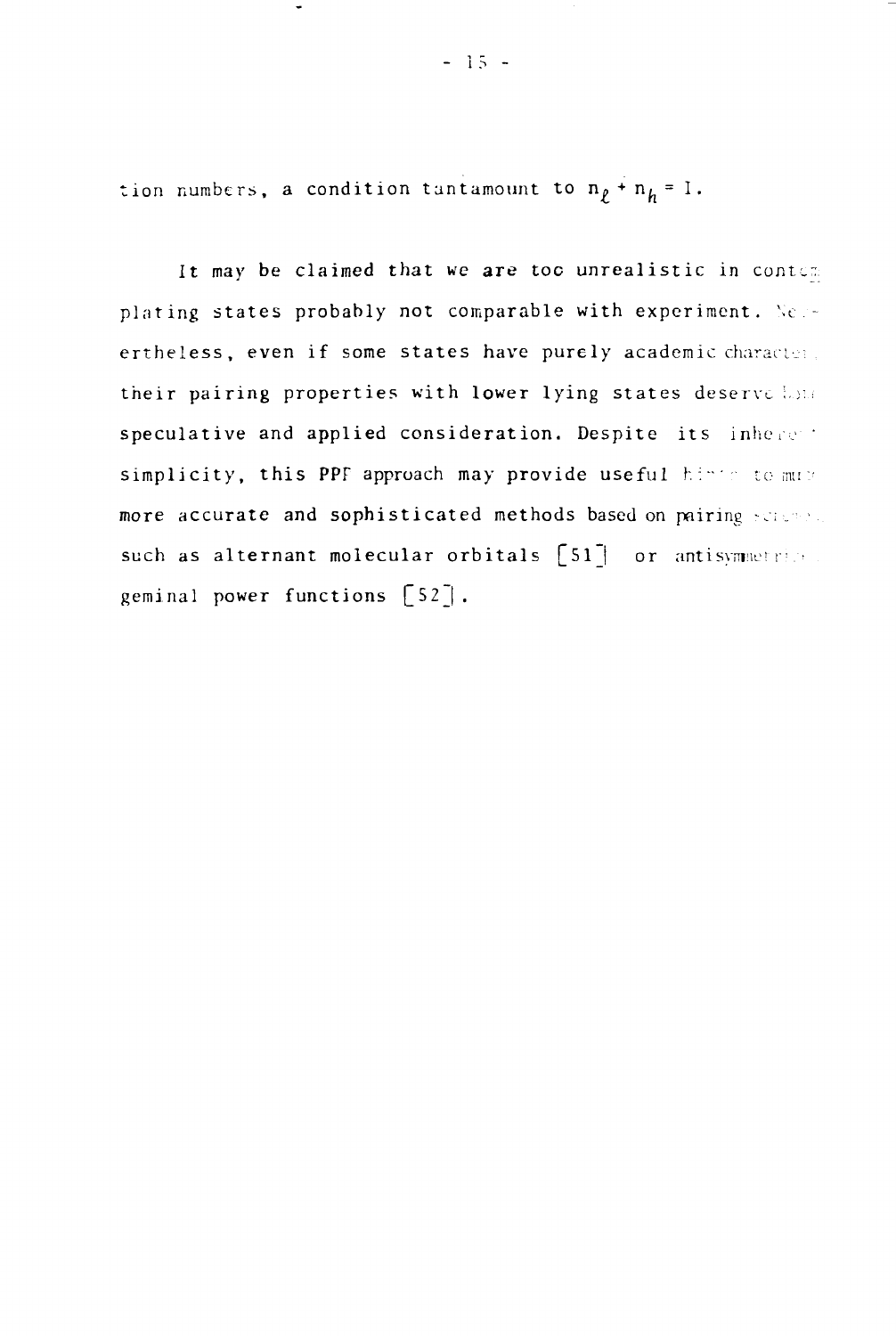#### REFERENCES

- $[1]$  M. Rossi, J. Chem. Phys. 46, 989 (1967).
- $[2]$  N. Ohmichi, J. Chem. Phys. 67, 1669 (1977).
- £ 3] A. Golebiewski, J. Hinze and E. Yurtsever, J. Chem. Phys. 7£, 1101 (1979).
- [4] G. Del Re, G. Berthier and J. Serre, "Electronic States of Molecules and Atom Clusters", Lecture Notes in Chemistry N« 13, Springer-Verlag, Berlin, 1980, p. 30.
- $\lceil 5 \rceil$  T.M. Bustard and H.H. Jaffe, J. Chem. Phys. 53, 534 (1970).
- [6] R. Colle, R. Montagnani, P. Riani and O. Salvetti, Theoret. Chim. Acta £8, 257 (1978).
- ["] S.P. Battariyya and D. Mukherjee, Int. J. Quantum Chem. 2\_0, 1165 (1981).
- $[8]$  G.G. Hall, Proc. Roy. Soc. (London) A229, 251 . 955).
- [9] G.G. Hall, J. Chem. Phys. 33, 953 (1960).
- $[10]$  G.G. Hall, Proc. Roy. Soc. (London) A213, 102 (1952).
- $[11]$  R. McWeeny, Mol. Phys. 28, 1273 (1974).
- $\lceil 12 \rceil$  R. McWeeny in "Molecular Orbitals in Chemistry, Physics and Biology", edited by P.O. Lowdin and B. Pullman, Academic Press, N. York, 1964, p. 305.
- [13] M. Giambiagi, M.S. de Giambiagi, R. Ferreira and S. Blanck, Chem. Phys. Lett. 38, 65 (1976).
- [14] M.S. de Giambiagi, M. Giambiagi and R. Ferreira, Chem. Phys. Lett. 52, 80 (1977).
- [15] P.K. Mehrotra and R. Hoffmann, Theoret. Chim. Acta 48, 301 Í197S).
- $\,[\,16\,]$  A.D. McLachlan, Mol. Phys. 2, 271 (1959).
- $[17]$  P.O. Löwdin, J. Appl. Phys. 33 Suppl., 251 (1962).

 $\bar{1}$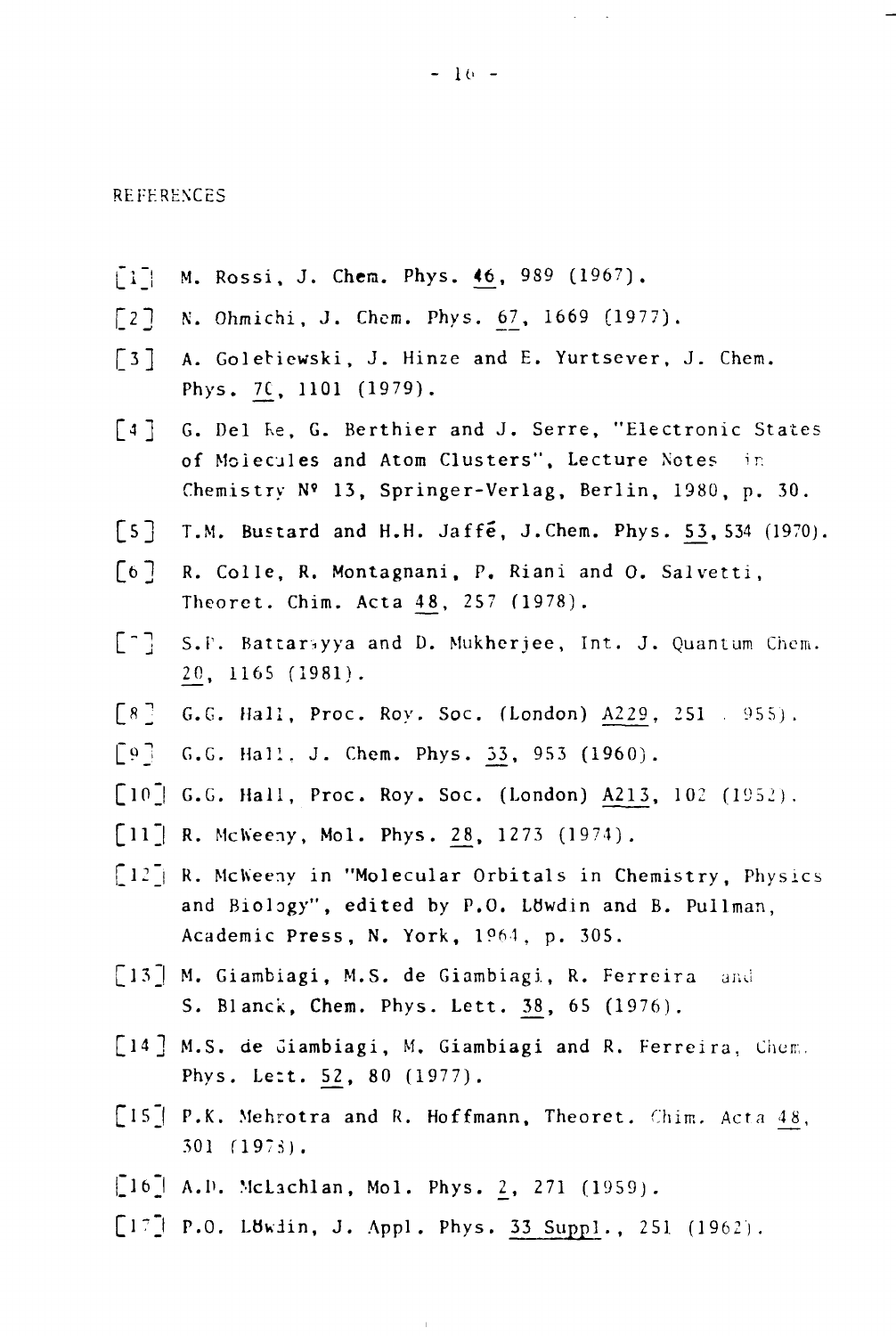- [18] B.H. Brandow, Int. J. Quantum Chem. 25, 207 (1979).
- $\left[\begin{smallmatrix}19\end{smallmatrix}\right]$  J. Koutecky, Chem. Phys. Lett. 1, 249 (1967).
- $\lceil 20 \rceil$  M.S. de Giambiagi and M. Giambiagi, Chem. Phys. Lett. 1\_, 563 (1968).
- [21] R. Carbo, M.S. de Giambiagi and M. Giambiagi, Nvo. Cim. 59B, 204 (1969).
- [22] C.G. Bollini, J.J. Giambiagi, M. Giambiagi and M.S. de Giambiagi, Theoret. Chim. Acta 18, 394 (1970).
- $[23]$  R.K. Nesbet, Proc. Roy. Soc. (London)  $A230$ , 322 (1955)
- $[24]$  R. McWeeny, Proc. Roy. Soc. (London) A235, 496 (1956).
- [25] C.G. Bollini, J.J. Giambiagi, M. Giambiagi and M.S. de Giambiagi, Theoret. Chim. Acta  $22$ ,  $234$  (1971).
- $[26]$  I. Gutman, Chem. Phys. Lett. 58, 137 (1978).
- [2"j M.S. de Giambia^i and M. r.iambiagi, Lett. .'.jr.. 2\_5, 459 (1979).
- $[28]$  R.G. Parr and R.S. Mulliken, J. Chem. Phys. 18, '338 (1950) .
- [29\_! C.G. Bollini, J.J. Giambiagi, M. Giambiagi and M.S. de Giambiagi, Theoret. Chim. Acta 43, 89 (1976).
- $\begin{bmatrix} 30 \end{bmatrix}$  M.S. de Giambiagi, M. Giambiagi and H.G.P. Lins de Barros, 2. Naturforsch. 35a, 1006 (1980).
- $[31]$  M.M. Mestechkin, Int. J. Quantum Chem. 13, 469 (1978)
- $[32]$  M.M. Mestechkin, Int. J. Quantum Chem. 15, 601 (1973).
- [33] C.G. Bollini, J.J. Giambiagi, M. Giambiagi and M... de Giambiagi, Theoret. Chim. Acta  $52$ ,  $27$  (1979).
- $[34]$  D.B. Lichtenberg, "Unitary Symmetry and Elementary Particles", Academic Press, N. York, 1970, Chap. 6.
- $[35]$  I. Gutman and O.E. Polansky, Theoret. Chim. Acta  $n\theta$ , 203 (1981).
- |\_3t)\_' J. Gordon, p- vate communication.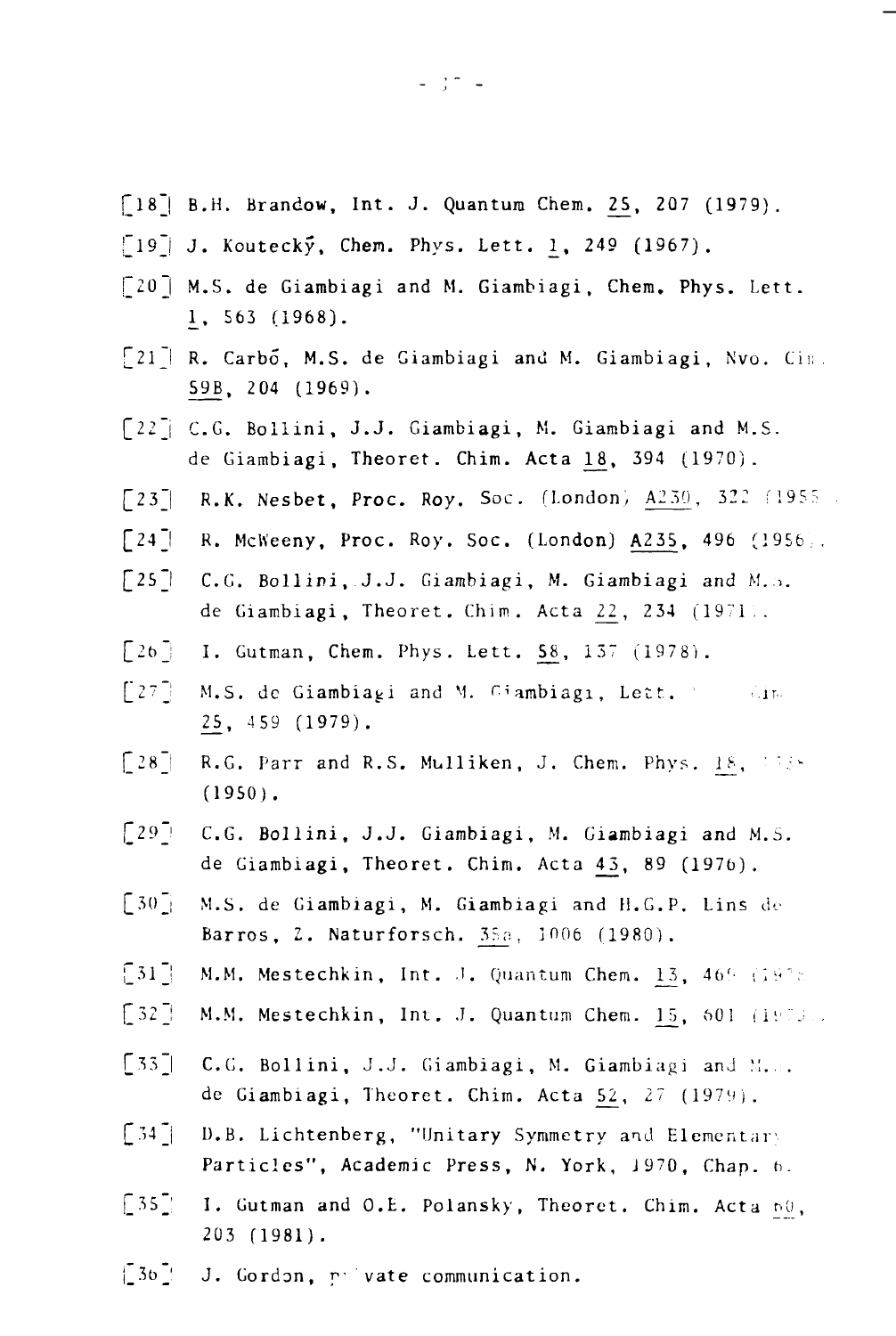- [37] M.J.S. Dewar, J.A. Marshall and C.G. Venier, J. Am. Chem. Soc. 90, 1953 (1968).
- $[38^{-1}$  R.E. Stanton, J. Chem. Phys. 75, 3426 (1981).
- [39] N.H.F. Beebe, Int. J. Quantum Chem. 15, 589 (1979).
- $\lceil 40 \rceil$  L. Cohen and C. Frishberg, J. Chem. Phys. 65, 4234 (1976).
- $\lceil 41 \rceil$  B. Kirtman and C. de Melo, J. Chem. Phys. 75, 4592 (1981).
- $[42]$ : M.S. de Giambiagi, M. Giambiagi and A.F. Castro, Lett. Nvo. Cim. 33, 327 (1982).
- $\lceil 43 \rceil$  J. Michl, J. Chem. Phys. 61, 4270 (1974).
- $\lceil 44 \rceil$  M.S. de Giambiagi and M. Giambiagi, J. Chim. Phys. 64, 880 (1967).
- [45] N.H. Jorgensen, P.B. Petersen, E.W. Thulstrup and J. Mic. Int. J. Quantum Chem. Symp. 12, 419 (1978).
- $[46]$  J.W. Waluk, E. Vogel and J. Michl I. Org.  $\mathbb{G} = 46, 35\%$ (1981) .
- $[47]$  J. Michl, Chem. Phys. Lett. 39, 386 (1976).
- $\lceil 48 \rceil$  D.M.S. Esquivel, M.S. de Giambiagi and M. Giambiagi,  $\ell$ . Phys. Lett. 64, 131 (1979).
- $\lceil 49 \rceil$  A.T. Amos and C.G. Hall, Proc. Roy. Soc. (London) A265, 483 (1961).
- $\lceil 50 \rceil$  J. Hendeković, Chem. Phys. Lett. 76, 593 (1980).
- $\lceil 51 \rceil$  R. Pauncz, "Alternant Molecular Orbital Method", Saunder . Philadelphia, 1967.
- [52\_| 0. Goscinski, "Horizons of Quantum Chemistry", Eds. K. Fukui and B. Pullman, Reidel, Massachusetts, 1980, p. 11.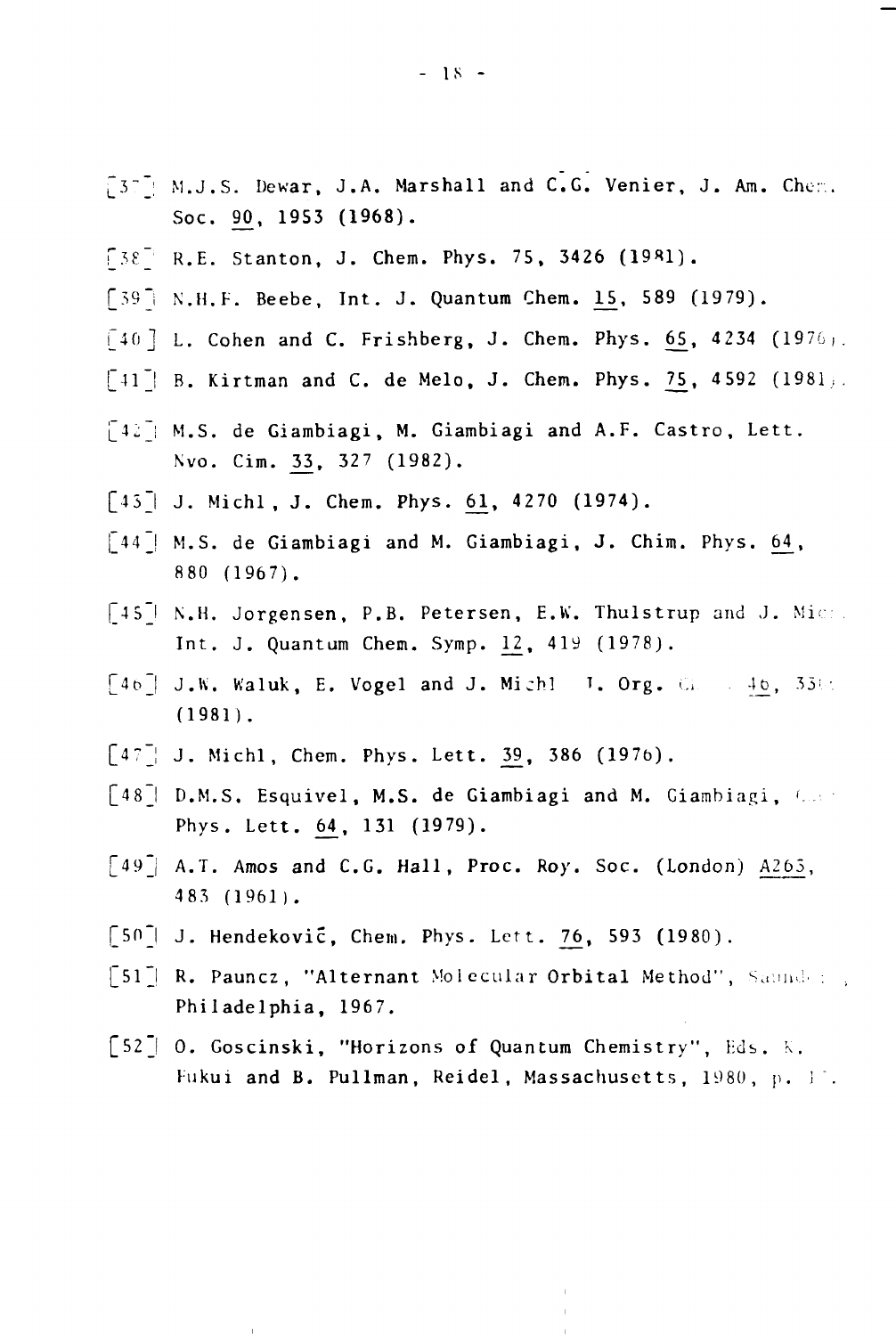$\sim 10^6$ 

| State |                                                                                     | $P_{12}$  | $P_{23}$                    | $P_{14}$     |  |
|-------|-------------------------------------------------------------------------------------|-----------|-----------------------------|--------------|--|
|       | 1) $(1a_{u})^{2} (1b_{g})^{2}$                                                      |           | $0.9771$ $0.2127$ $-0.2127$ |              |  |
|       | 2) $(1a_{u})^{2}(1b_{g})^{1}(2a_{u})^{1}$                                           |           | $0.4680$ $0.6758$           | 0.3241       |  |
|       | 3) $(1a_{1})^2(2a_{1})^2$                                                           | $\pmb{0}$ | $\mathbf{1}$                | $\mathbf{l}$ |  |
|       | 4) $(1a_{\mu})^1 (1b_{\rho})^2 (2b_{\rho})^1$                                       |           | $0.4963 - 0.4396$           | $-0.5604$    |  |
|       | 5) $(1b_g)^2 (2b_g)^2$                                                              | $\pmb{0}$ | $-1$                        | $-1$         |  |
|       | 6) $(1a_{\mathbf{u}})^{1}(2a_{\mathbf{u}})^{2}(2b_{\mathbf{g}})^{1}$ -0.4457 0.2734 |           |                             | 0.7266       |  |
|       | 7) $(1b_g)^{1}(2a_g)^{1}(2b_g)^{2}$ - 0.4930 - 0.5834 - 0.4166                      |           |                             |              |  |
|       | 8) $(2a_{u})^{2}(2b_{\sigma})^{2}$                                                  |           | $-0.9239 - 0.3826$          | 0.3826       |  |

Table I. Trans-butadiene bond orders from eqs. (1).

 $\label{eq:2.1} \frac{1}{\sqrt{2}}\sum_{i=1}^n\frac{1}{\sqrt{2}}\left(\frac{1}{\sqrt{2}}\right)^2\left(\frac{1}{\sqrt{2}}\right)^2.$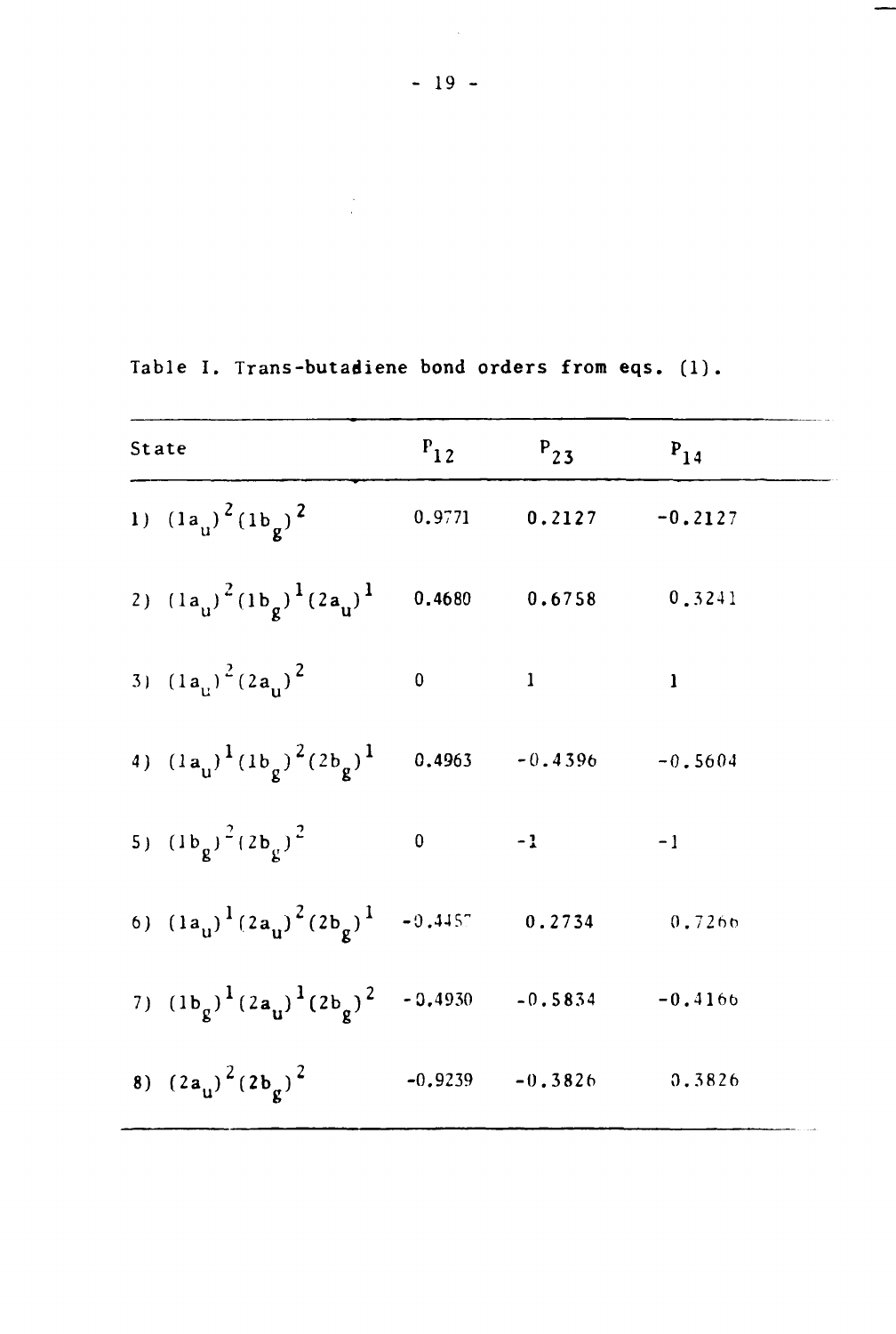| State | $\alpha$ | $\mathfrak b$ | Increasing order of<br>energy levels      |
|-------|----------|---------------|-------------------------------------------|
| 1)    | 0.4437   | 0.5506        | $1a_{u}$ , $1b_{g}$ , $2a_{u}$ , $2b_{g}$ |
| 2)    | 0.4026   | 0.5813        | $1a_{u}$ , $1b_{g}$ , $2a_{u}$ , $2b_{g}$ |
| 3)    | 0.3530   | 0.6127        | $1a_{u}$ , $2a_{u}$ , $1b_{g}$ , $2b_{g}$ |
| 4)    | 0.4688   | 0.5293        | $1b_g$ , $1a_u$ , $2b_g$ , $2a_u$         |
| 5)    | 0.5011   | 0.4989        | $1b_g$ , $1a_g$ , $2b_g$ , $2a_g$         |
| 6)    | 0.3698   | 0.6027        | $1a_{u}$ , $2a_{u}$ , $1b_{g}$ , $2b_{g}$ |
| 7)    | 0.4564   | 0.5401        | $1b_g$ , $1a_u$ , $2b_g$ , $2a_u$         |
| 8)    | 0.3936   | 0.5875        | $2a_u$ , $2b_g$ , $1a_u$ , $1b_g$         |

Table II. MO coefficients for trans-butadiene.

 $\sim$  100  $\sim$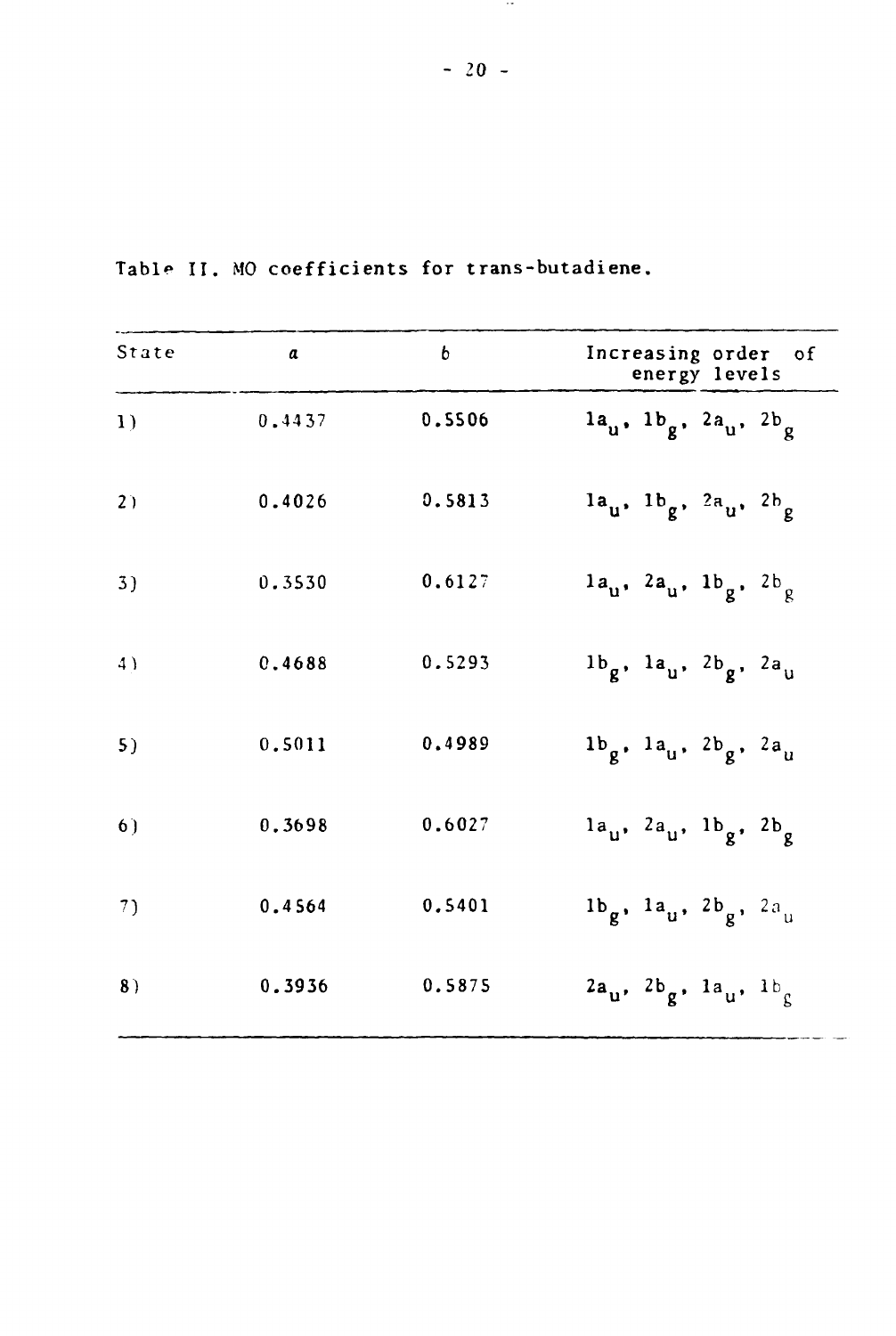**FIGURE CAPTIONS**

**Fig. 1- Two complementary states.**

.

**Fig. 2- The 12 states obeying the pairing relations (19) in the U(3) development.**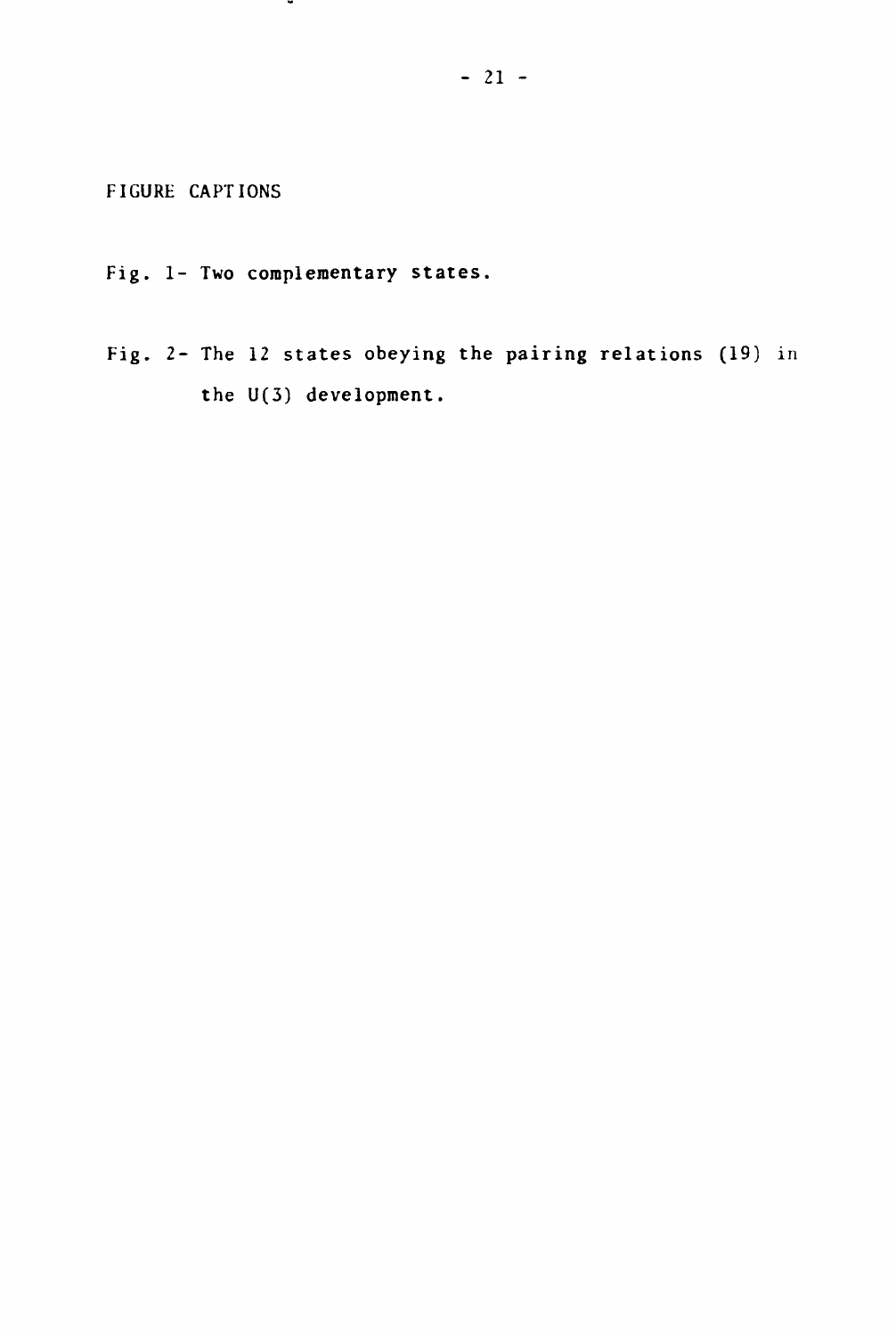

**FIG 1**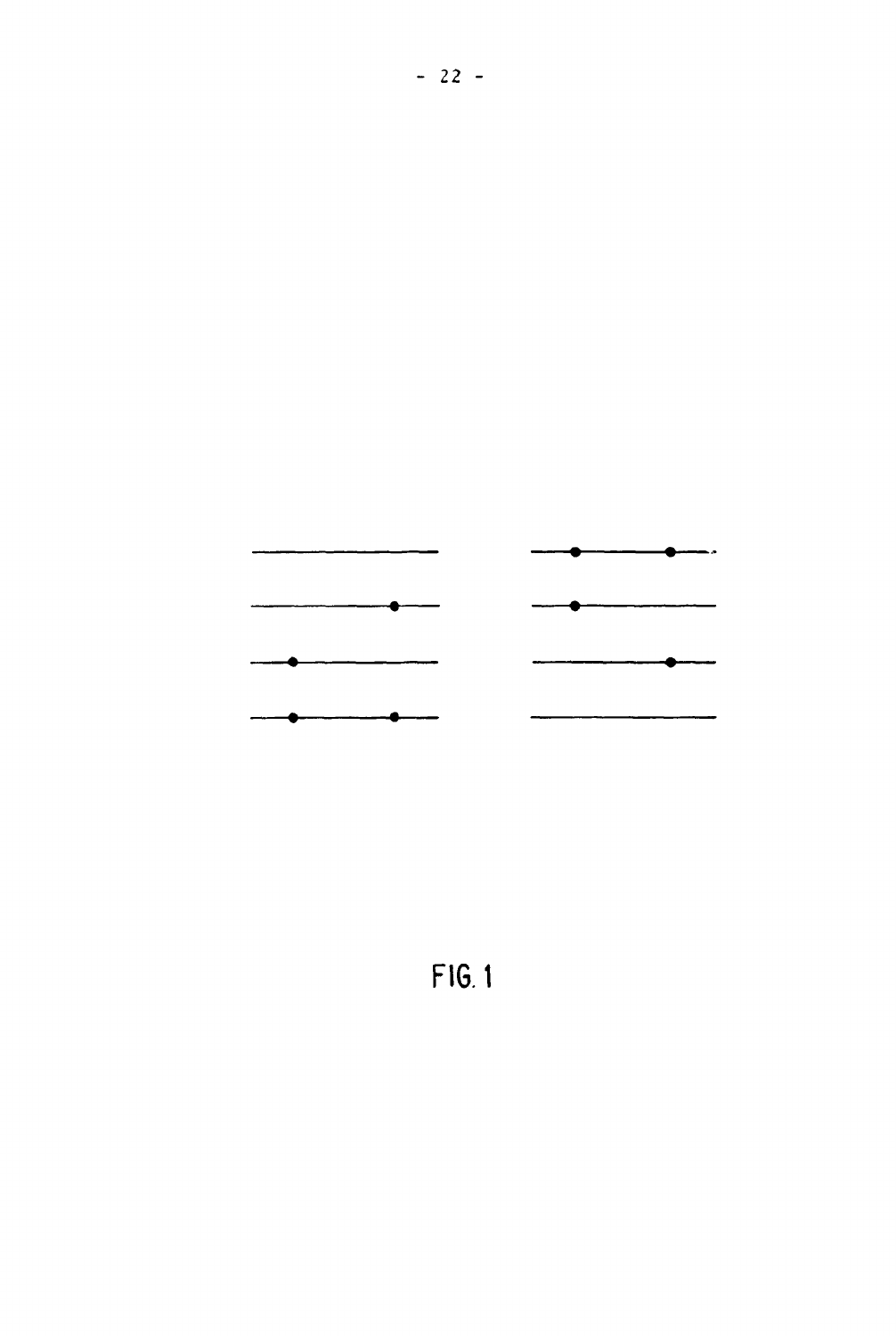

**FIG. 2**



**- 23 -**